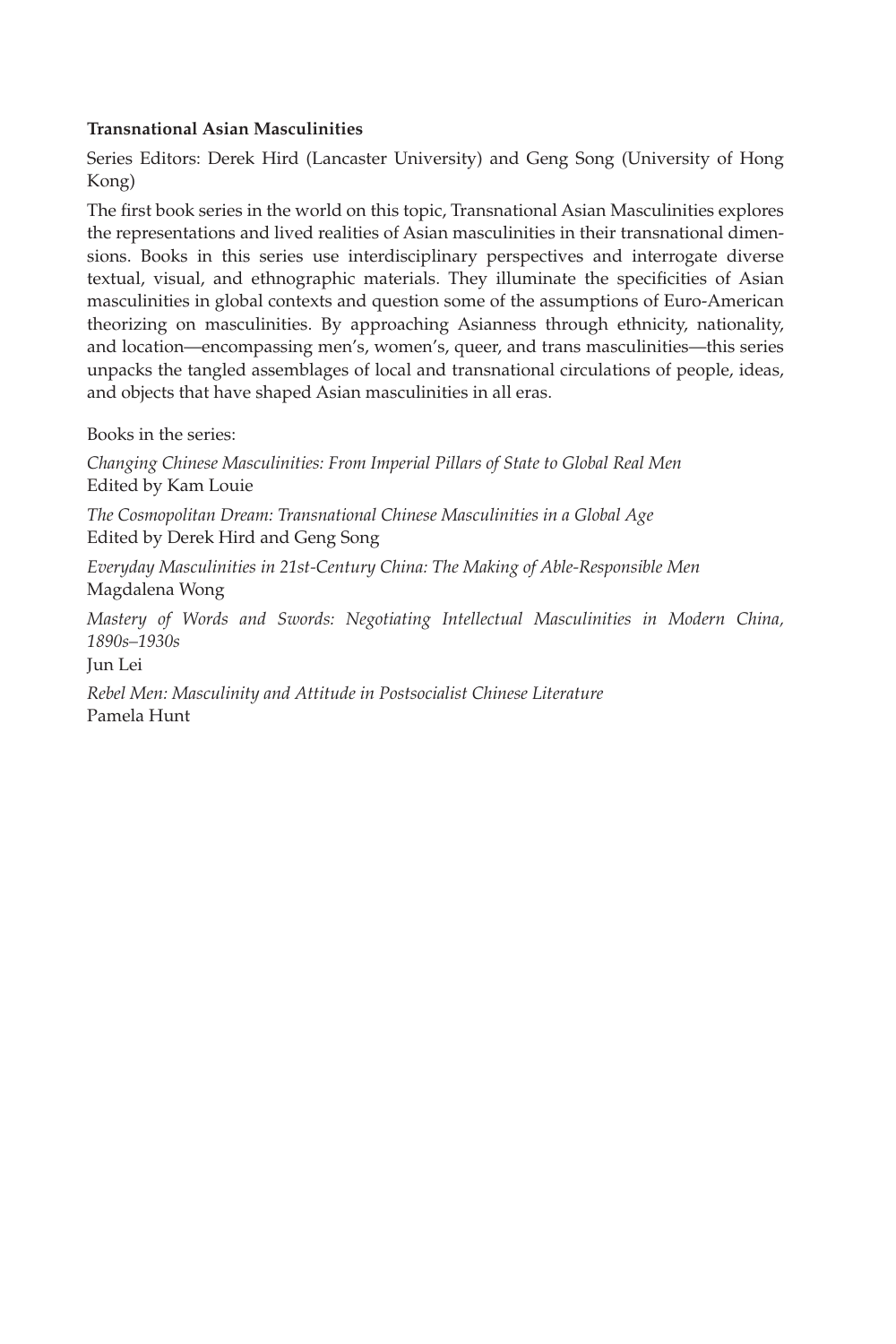# **Rebel Men**

## Masculinity and Attitude in Postsocialist Chinese Literature

Pamela Hunt

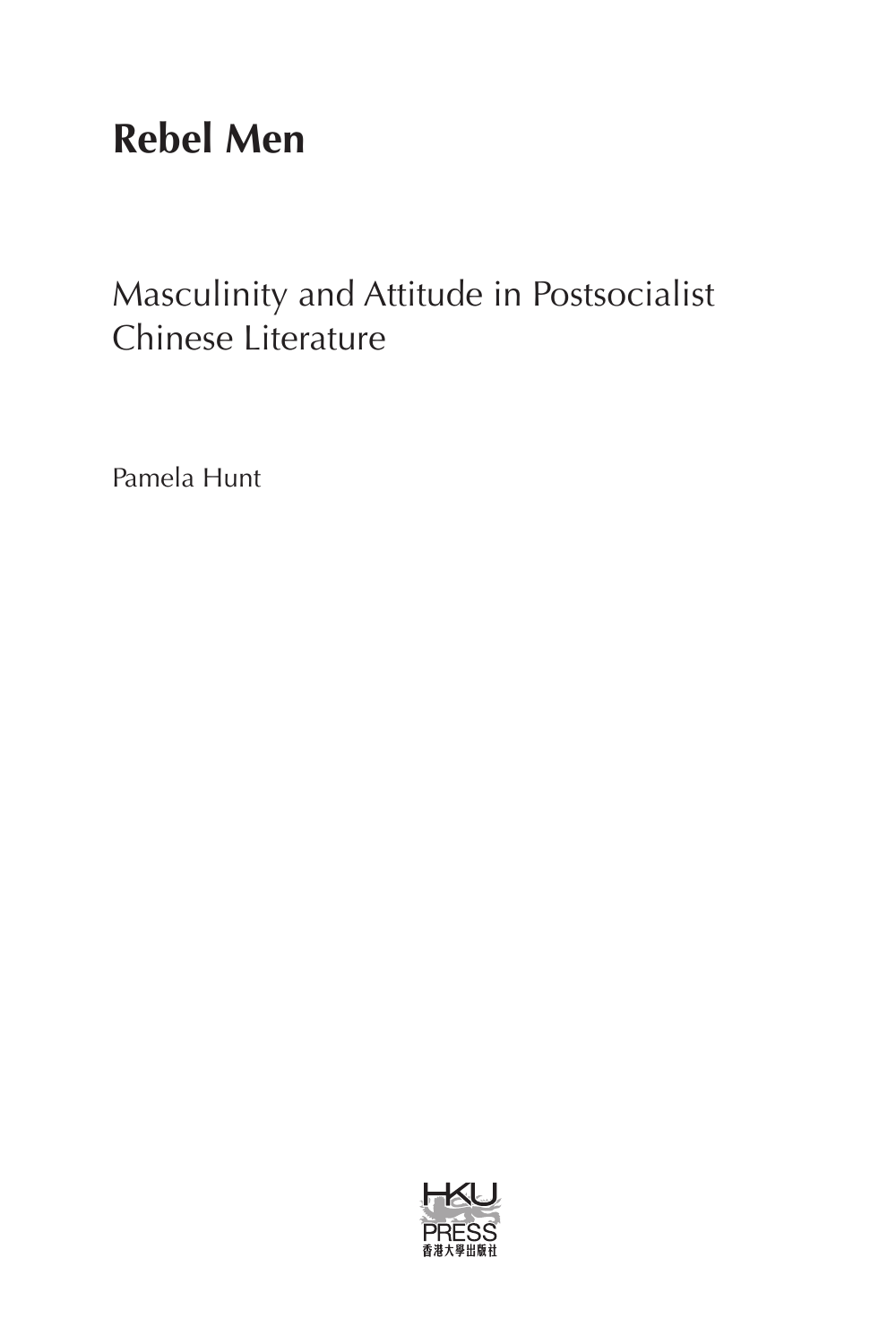Hong Kong University Press The University of Hong Kong Pokfulam Road Hong Kong https://hkupress.hku.hk

© 2022 Hong Kong University Press

ISBN 978-988-8754-05-2 (*Hardback*)

All rights reserved. No portion of this publication may be reproduced or transmitted in any form or by any means, electronic or mechanical, including photocopying, recording, or any information storage or retrieval system, without prior permission in writing from the publisher.

British Library Cataloguing-in-Publication Data A catalogue record for this book is available from the British Library.

#### 10 9 8 7 6 5 4 3 2 1

Printed and bound by New Century Printing Industrial Ltd. in Hong Kong, China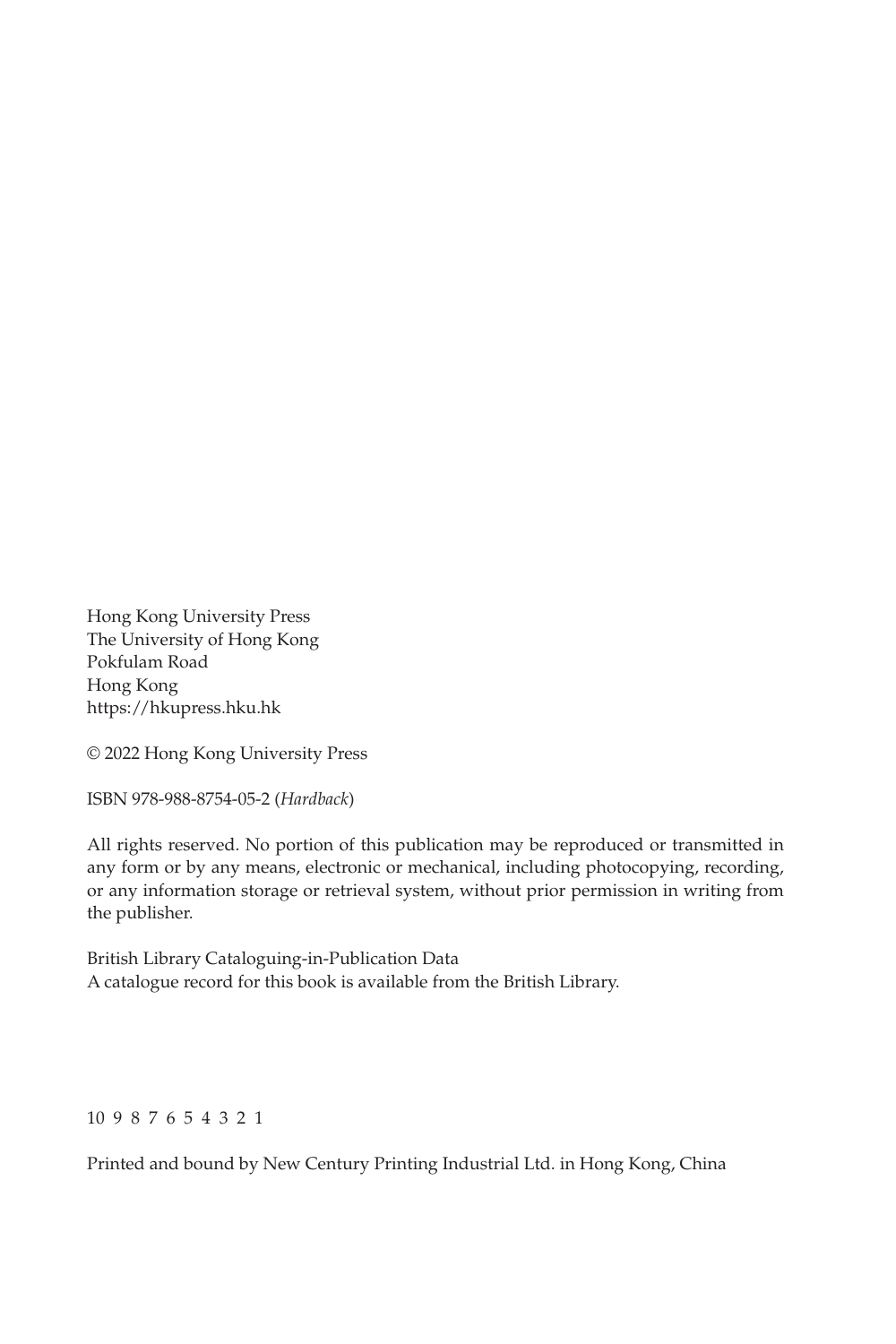# **Contents**

| Acknowledgements                                                                     | vi  |
|--------------------------------------------------------------------------------------|-----|
| 1. Introduction                                                                      | 1   |
| 2. Boring, Useless: Masculinity and Crisis in Zhu Wen's Fiction                      | 33  |
| 3. The Dense Scent of Hormones: Phallic Creativity in Feng Tang's<br>Beijing Trilogy | 56  |
| 4. Floating Men: Xu Zechen's Migrants                                                | 81  |
| 5. The Right Road: The Han Han Phenomenon                                            | 102 |
| 6. Conclusion: Rebel Men                                                             | 124 |
| Glossary                                                                             | 133 |
| Bibliography                                                                         | 134 |
| Index                                                                                | 150 |
|                                                                                      |     |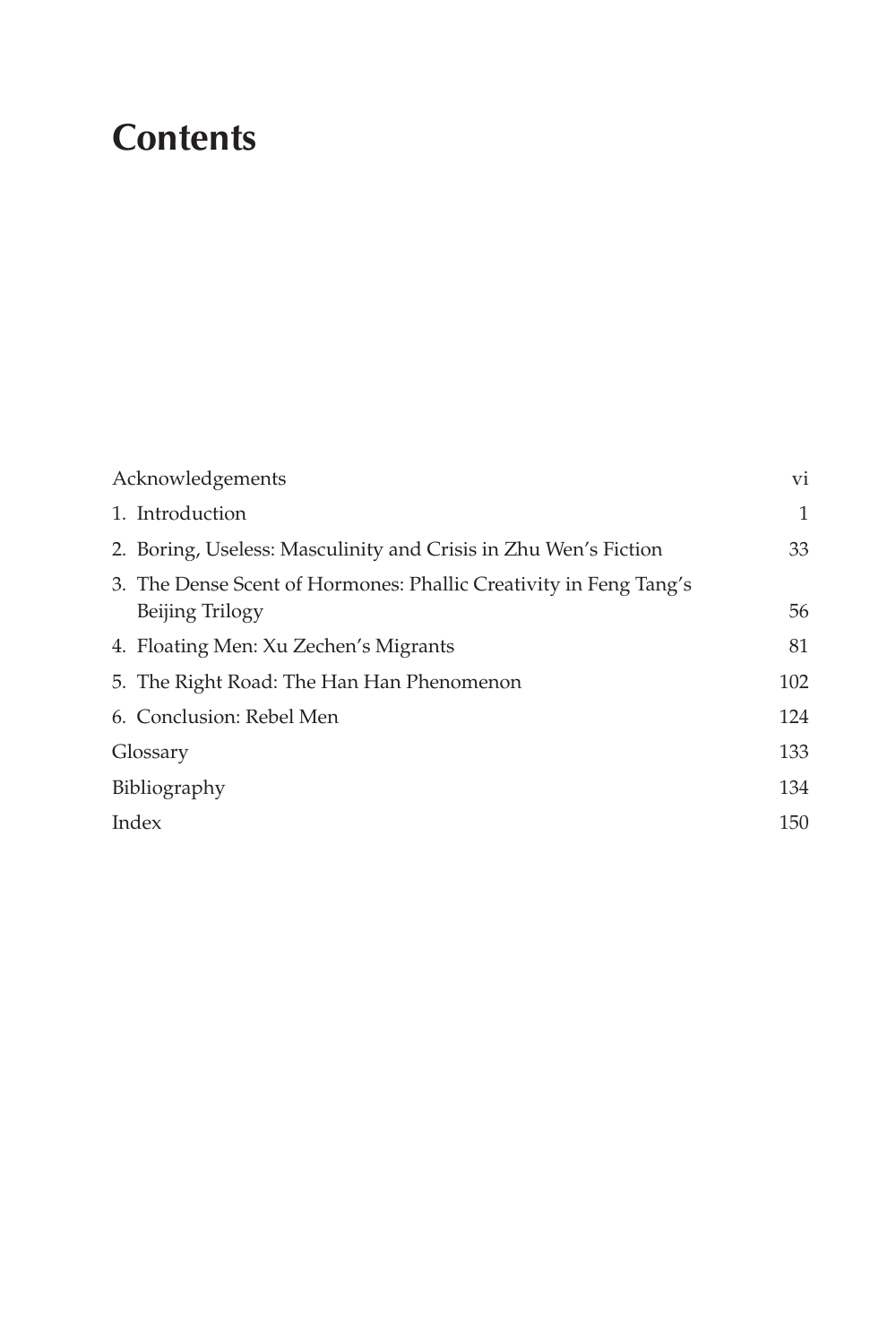## **1 Introduction**

I truly respect the older generation of authors, who went through such tribulations. But because they didn't care a bit about money, because they never slept with more than a dozen girls, they didn't write anything worthwhile. The next generation may have sampled the sweet taste of gold and women but they were too coy, or too pretentious, to produce anything decent. Our generation is different: we're a bunch of guys with limitless greed, emerging hungrily from every corner, foul-mouthed, smashing and grabbing everything in sight.

#### —Zhu Wen, *I Love Dollars*, 1995

This book considers representations of masculinity and subversion in mainland Chinese fiction since 1989. Writers had already begun to push at the boundaries of cultural respectability in the immediate post-Mao years, but the 1990s ushered in a veritable 'age of Attitude'.1 The quotation above, taken from Zhu Wen's 1995 tale of a dissolute freelance writer, sums up this attitude well. Its subject matter is typical, with its exploration of the momentous changes wrought by reform and opening up, and the ideological confusion that appeared with it. The relative freedoms of consumption, artistic expression, and sexuality are written as a double-edged sword, producing both exhilarating and grotesque results. Zhu's tone is also representative: part gleeful provocation and part irony with, perhaps, an undercurrent of anxiety. Works such as these, about which 'Chairman Mao would not be amused', $^2$  are inundated with antiheroes, losers,

<sup>1.</sup> Jing Wang, *High Culture Fever: Politics, Aesthetics, and Ideology in Deng's China* (Berkeley: University of California Press, 1996), 263.

<sup>2.</sup> This phrase was the title of Howard Goldblatt's 1995 anthology of Chinese literature. The anthology includes works written in 1985, but Goldblatt observes that the year 1989 'caused an artistic and philosophical rupture of unprecedented significance, and has produced a generation of novelists . . . whose work probes the darker aspects of life and human behaviour'. Howard Goldblatt, 'Introduction', in *Chairman Mao Would Not Be Amused: Fiction from Today's China*, ed. Howard Goldblatt (New York: Grove Press, 1995), x.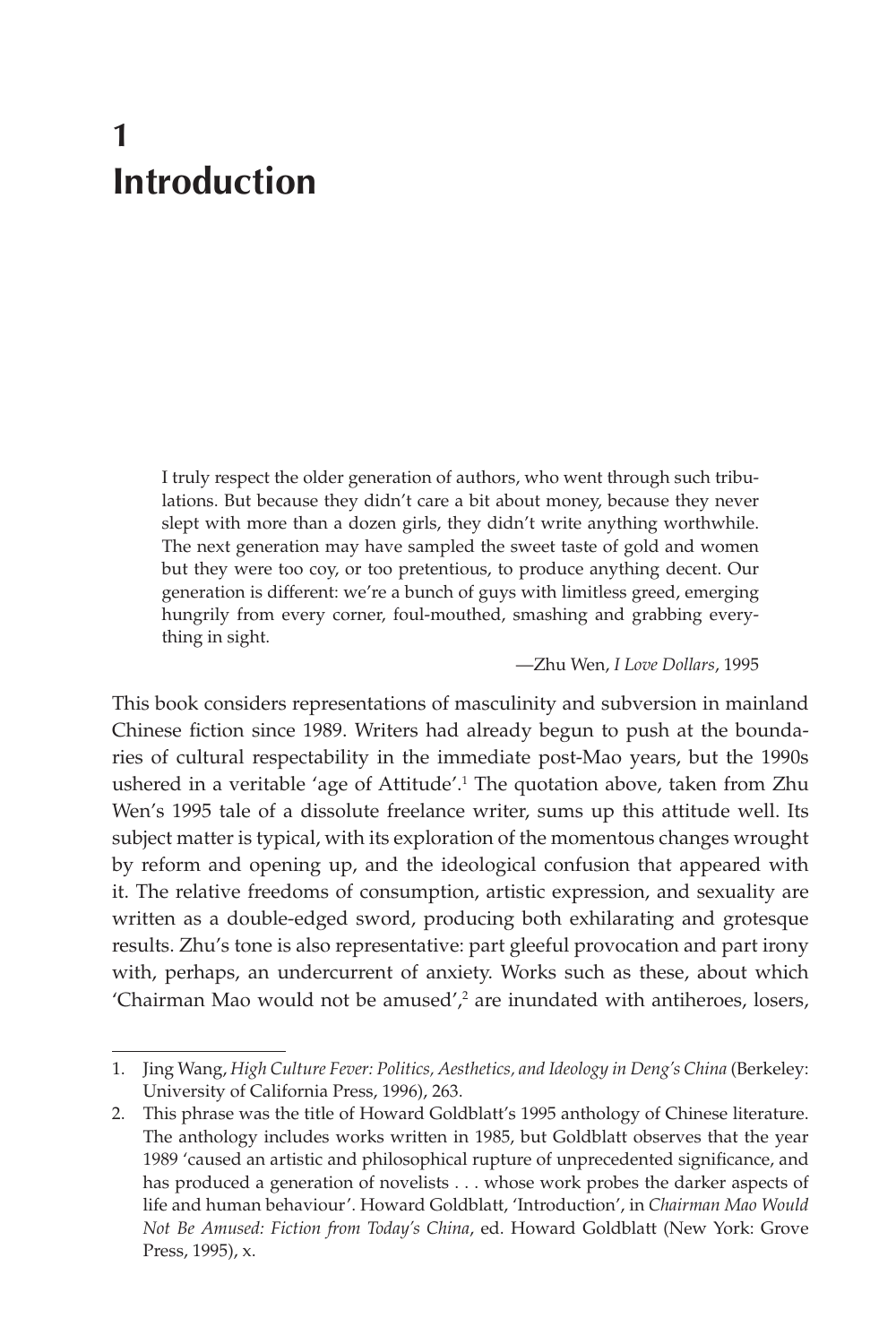criminals, hooligans, and sexual deviants, all of whom place themselves on the margins of society and transgress an abundance of societal norms.

The characters and the authors who create them do not engage in outright dissent but, with a certain nimble understanding of where the red lines of censorship exist, they persistently take aim at figures and spaces of authority. From the idea of 'pure' literature and a lofty *wentan* 文坛, 3 to the authority of local officials, fathers, and teachers, to the broad concept of a harmonious, modern socialism with Chinese characteristics—it seems very little is safe from the biting, critical prose of many post-1989 writers. Much of the literature in this period, as we shall see, is marked by a sense of ideological confusion, anomie, and a profound awareness of the continuing strictures placed on the writers as artists and as individuals. Yet the attitude that appears from texts such as Zhu's indicate that writers are still managing to carve out, in Robin Visser's phrase, 'realms of agency'. 4

However, the above quotation is also illustrative of another tendency of this kind of text: the attitude on display is curiously gender-specific. As we shall see in the following chapters, to read much of the fiction of this period is to navigate multiple layers of self-knowing irony and satire, and Zhu Wen's novella is no exception. It is nonetheless striking that, as he describes the swaggering subversiveness of the writers of the new age, Zhu is only really concerned with the 'guys' (*jiahuo* 家伙). While men indulge in their various expressions of rebellion, women in this telling are reduced to sweet, voiceless objects. Zhu's androcentric approach is also reflected in the narrative structure, in which women serve only as props, existing purely so that we might further consider man's fate. In this text and the others that appear in this study, it is only the men who subvert, who play with traditional moralities, and who contest the mainstream. Since the 1990s, the literary field has experienced a level of openness and vitality unmatched since the Chinese Communist Party (CCP) first came to power in 1949.<sup>5</sup> But even a brief survey of the works that have been lauded at home and abroad as challenges to authority reveals that they appear to be cut from this same pattern: be

<sup>3.</sup> As Marco Fumian has pointed out, the term *wentan* can hold different implications, referring either to the official literary establishment (separate, for example, from more market-driven literature) or the entire literary scene. In this book I use it to refer to the latter. Marco Fumian, 'The Temple and the Market: Controversial Positions in the Literary Field with Chinese Characteristics', *Modern Chinese Literature and Culture* 21, no. 2 (Fall 2009): 130.

<sup>4.</sup> Robin Visser, *Cities Surround the Countryside: Urban Aesthetics in Postsocialist China* (Durham, NC: Duke University Press, 2010), 291.

<sup>5.</sup> Shuyu Kong, *Consuming Literature: Best Sellers and the Commercialization of Literary Production in Contemporary China* (Stanford: Stanford University Press, 2005), 4.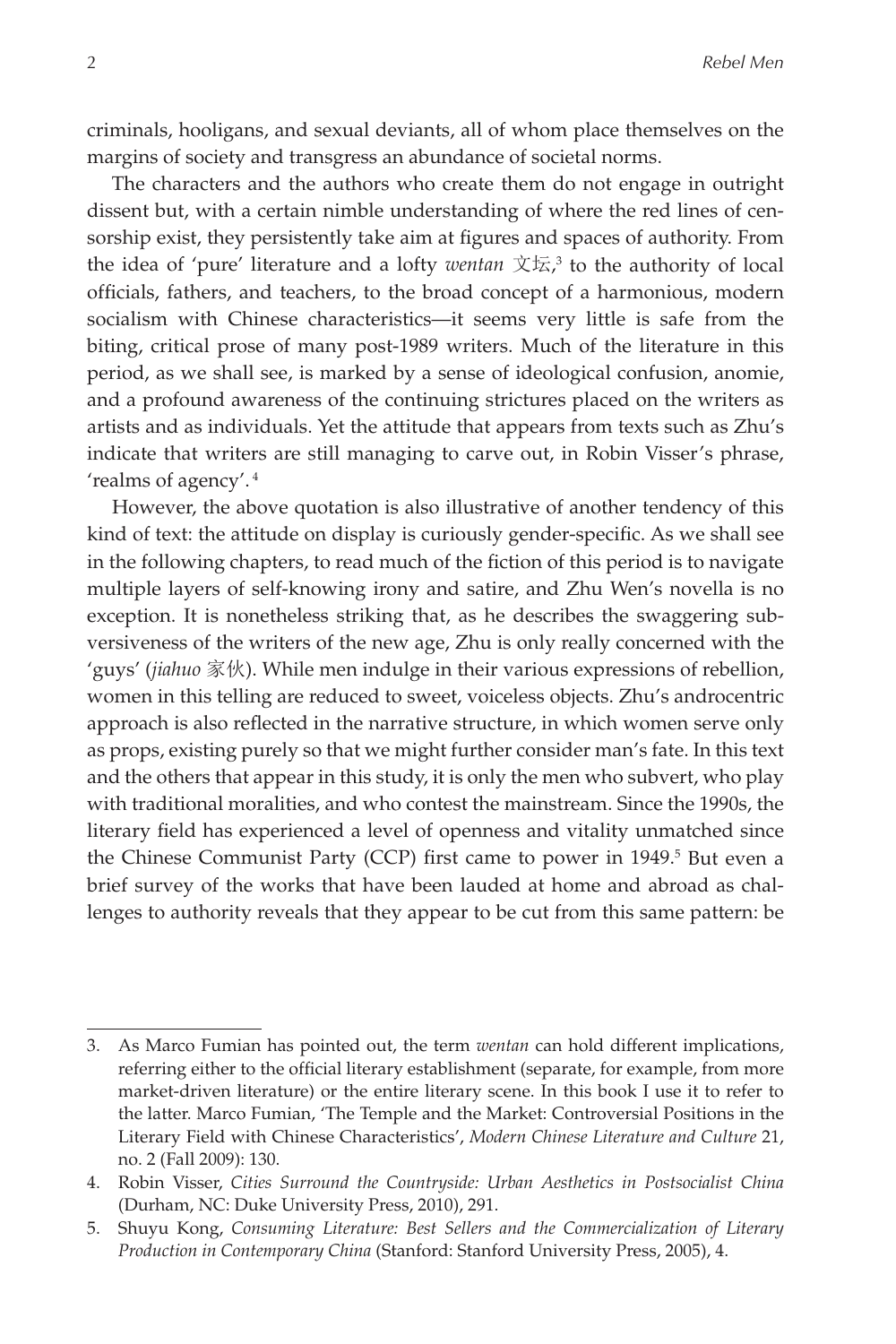it the thugs of Su Tong's historical fiction,<sup>6</sup> Wang Shuo's rakish hooligans,<sup>7</sup> Wang Xiaobo's louche sent-down youths,<sup>8</sup> or Jia Pingwa's debauched intellectuals,<sup>9</sup> these texts build their critical thrust on dissolute, freewheeling, maverick men. Time and again, women are seduced and then sidelined, presented either as dupes—unthinking participants in the new social code—or victims, crying out for rescue. It is all very well to explore and celebrate the playful new literary attitude of this period, but what does it mean when so much of it appears predicated on a conservative understanding of gender?

The troubling representation of gender in contemporary Chinese literature has not gone entirely unnoticed. Sheng Ying put it succinctly in 2010:

Recently, many readers have had the same experience as I have in reading works written by major contemporary male writers, and have found themselves caught in a state of irritation, confusion and indignation [at the] flood of patriarchal language in China's literary writing.<sup>10</sup>

A handful of studies have explored the masculinism evident in post-Mao literature, focusing on the 1980s.<sup>11</sup> These studies have not only pointed out a revival of conservative, even chauvinistic, representations of gender, but draw a link between persistent misogyny and oppositional stances, transgressive literary techniques, and the authors' sense of intellectual marginality.12 In a highly influential study which considered literary masculinity since the May Fourth era but with a particular focus on the 1980s, Xueping Zhong referred to this tendency as a symptom of a 'masculinity besieged', or a male marginality complex.<sup>13</sup> Male authors, anxious about their status as intellectuals, as Chinese in a globalizing

<sup>6.</sup> For example, Su Tong, *Mi* [Rice] (Nanjing: Jiangsu wenyi chubanshe, 1991).

<sup>7.</sup> Wang Shuo, *Qianwan bie ba wo dang ren* [Please don't call me human] (Kunming: Yunnan renmin chubanshe, 2004). This was originally serialized in 1989 in the literary magazine *Zhongshan* 钟山 4, 5,6 (1989).

<sup>8.</sup> Wang Xiaobo, *Huangjin shidai* [The golden age] (Guangzhou: Huashan, 1997). This was originally published in 1992 in Taiwan.

<sup>9.</sup> Jia Pingwa, *Feidu* [Ruined capital] (Beijing: Beijing chubanshe, 1993).

<sup>10.</sup> Sheng Ying, 'Feminist Critique: The Patriarchal Discourse of Chinese Male Writers', in *Gender Discourse and Self in Literature: Issues in Mainland China, Taiwan and Hong Kong*, ed. Kwok-kan Tam and Terry Siu-han Yip (Hong Kong: Chinese University of Hong Kong Press, 2010), 125.

<sup>11.</sup> Arthur Brittan describes masculinist thought as that which 'assumes heterosexuality is normal . . . accepts without question the sexual division of labour and . . . sanctions the politically dominant role of men in the private and public spheres'. Arthur Brittan, *Masculinity and Power* (Oxford: Blackwell, 1989), 4; also cited in Xueping Zhong, *Masculinity Besieged? Issues of Modernity and Male Subjectivity in Chinese Literature of the Late Twentieth Century* (Durham, NC: Duke University Press, 2000), 12.

<sup>12.</sup> Zhong, *Masculinity Besieged?*; Tonglin Lu, *Misogyny, Cultural Nihilism and Oppositional Politics: Contemporary Chinese Experimental Fiction* (Stanford: Stanford University Press, 1995).

<sup>13.</sup> Zhong, *Masculinity Besieged?*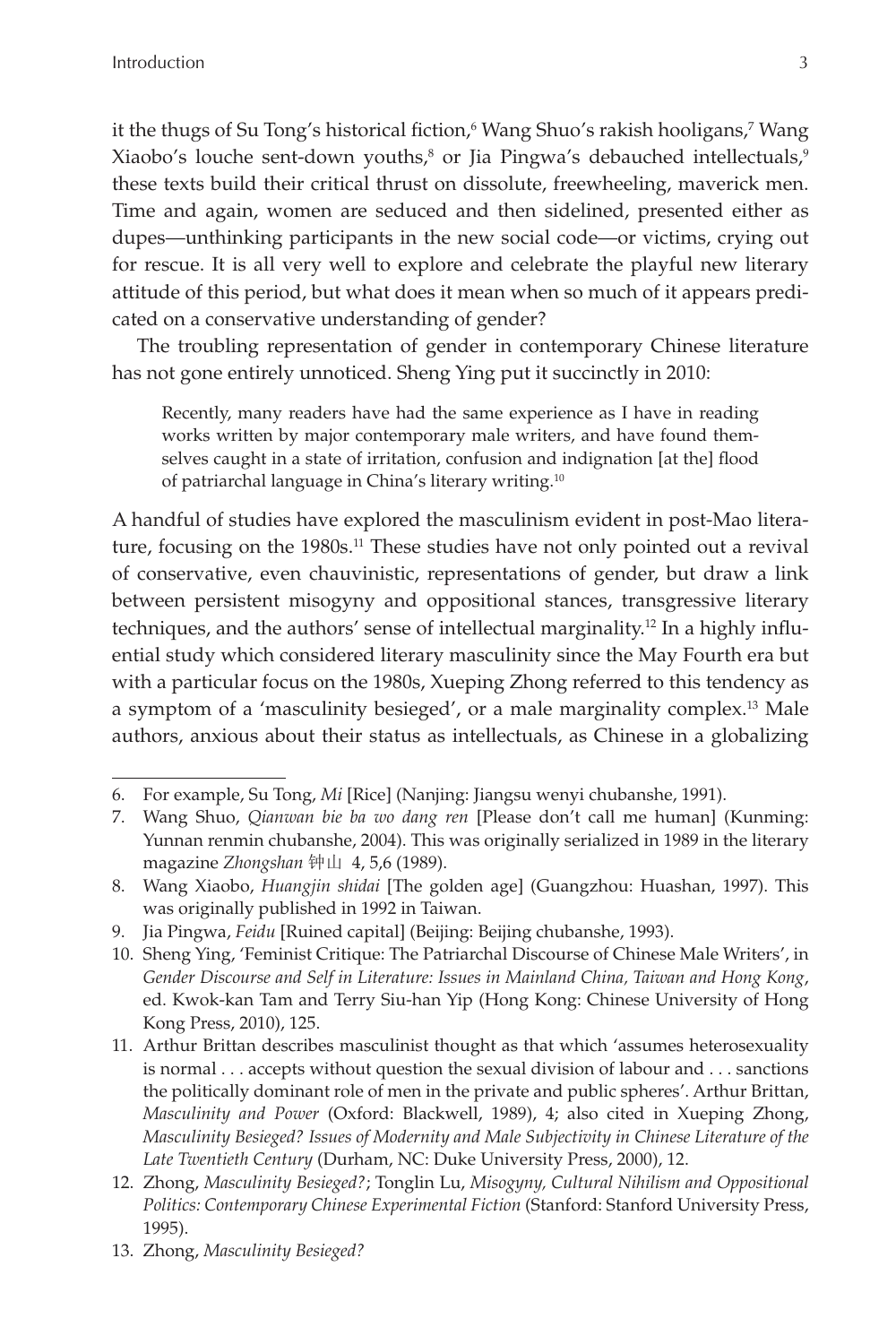world, and as men in a changing society, responded by searching for robust, macho masculinities that were founded on patriarchal premises. This pattern—a sense of marginality and crisis combined with a reassertion of a regressive performance of manhood—will also be readily apparent in this study. Yet works by Zhong and others only reach up until 1989, and until now no study has considered representations of masculinity in Chinese literature since the series of historic political, economic, and cultural shifts that created the postsocialist era. While Zhong characterizes the 'besieged' men of the 1980s as caught up in an anxious search for modernity, the texts that feature in this study are instead confronting the changes that postsocialist modernity has created, from market reform to urbanization to globalization.

Meanwhile, in post-1989 China masculinity has continued to grow as a major cultural preoccupation. It is discussed, debated, and carefully reconstructed across page, screen, newsprint, and the internet. Spurred on by globalization and the growth of the market economy, different images of 'real' and 'modern' men proliferate, while some commentators look back to millennia-old gender ideals as a way of capturing a truly 'Chinese' masculinity. Modern-day *junzi* ( 君子, gentlemen) are emulated and celebrated alongside rugged action-movie heroes,<sup>14</sup> as other commentators issue a rallying cry to 'save our boys' from the twin threats of metrosexual pop stars and female academic success.15 More recently, other voices, fewer but growing in number, have begun to identify and debate a pervasive misogyny across Chinese society and culture, charging various public figures with chauvinistic 'Straight Male Cancer' (*zhinan'ai* 直男

<sup>14.</sup> Geng Song, 'Chinese Masculinities Revisited: Male Images in Contemporary Television Drama Serials', *Modern China* 36, no. 4 (1 July 2010): 404–34; Stephen Teo, 'The Chinese Film Market and the *Wolf Warrior 2* Phenomenon', *Screen* 60, no. 2 (2019): 322–31; Derek Hird, 'Moral Masculinities: Ethical Self-Fashionings of Professional Chinese Men in London', *Nan Nü* 18, no. 1 (2016): 115–47.

<sup>15.</sup> The term 'save our boys' is most often associated with a 2010 monograph by Sun Yunxiao who declared that the Chinese education system and the influence of androgynous celebrities were making Chinese boys increasingly effeminate. See Kam Louie, 'Introduction', in *Changing Chinese Masculinities: From Imperial Pillars of State to Global Real Men*, ed. Kam Louie (Hong Kong: Hong Kong University Press, 2016), 1–10. For more on recent public debates regarding Chinese boys and men see Zheng Jiawen, 'Why It's Silly For Chinese to Worry About "Sissy" Young Men', *Sixth Tone*, 19 September 2018, https://www.sixthtone.com/news/1002942/why-its-silly-for-chinese-to-worry-about-sissy-young-men. A more recent controversy over Chinese masculinities was ignited by an article in *Xinhua* in 2018. See Xin Shiping, 'Xin Shiping: "Niangpao" zhi feng dang xiuyi' [Xin Shiping: The 'sissy' trend must stop], *Xinhua*, 6 September 2018, http://www.xinhuanet.com/politics/2018-09/06/c\_1123391309. htm; this is discussed in Qian Zhecheng, 'Xinhua Mocks "Sissy Pants" Male Idols', *Sixth Tone*, 7 September 2018, https://www.sixthtone.com/news/1002883/ xinhua-mocks-sissy-pants-male-idols.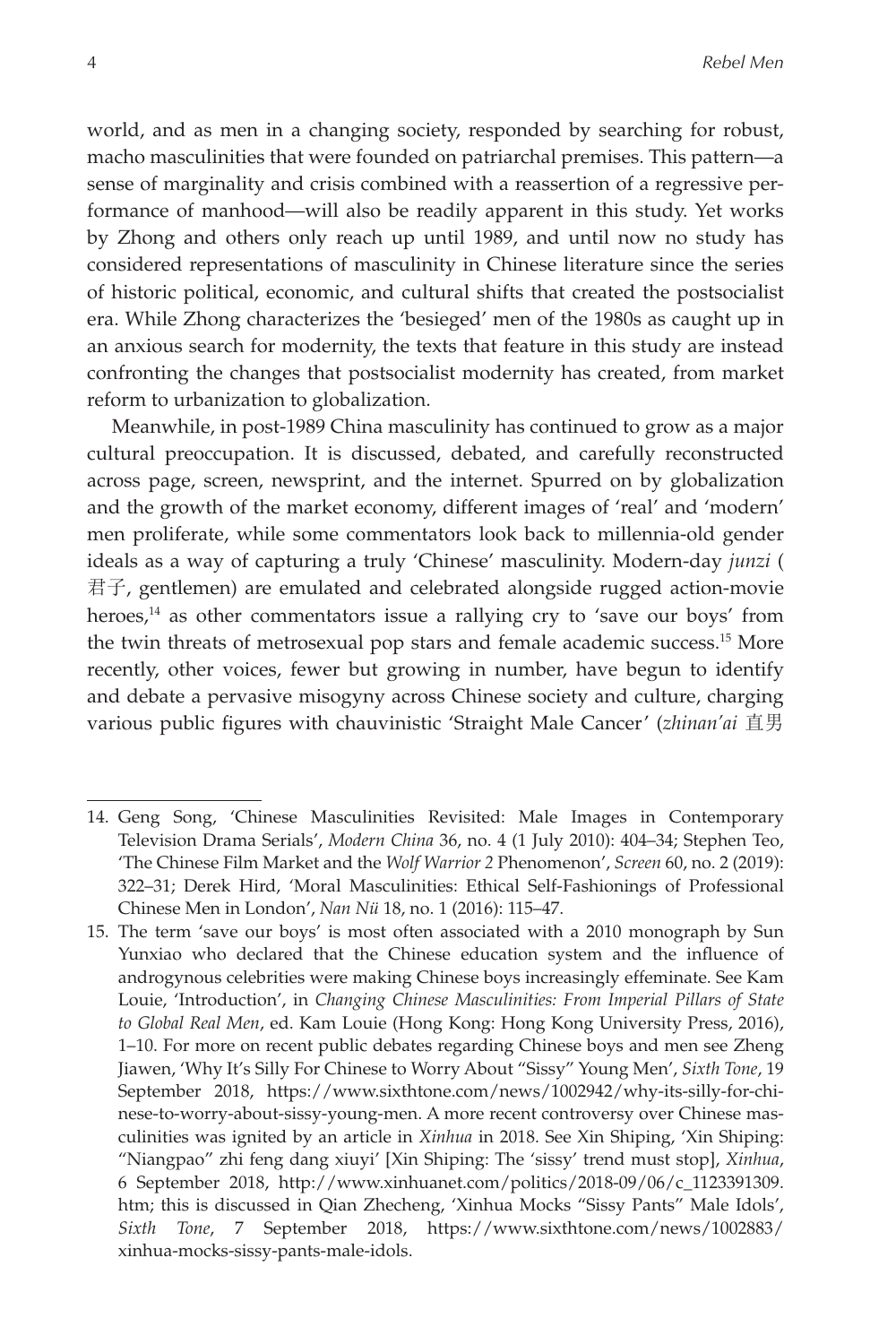癌) 16 while a nascent 'Me Too' (*mitu* 米兔) movement also confronts patriarchal values across different platforms.17

All of this points to the need to consider how men and masculinity have appeared in post-1989 Chinese literature. It suggests in particular the need to probe the connection between the oppositional agency and attitude that critics have identified in parts of postsocialist Chinese literature and the widespread preoccupation with masculinity. In this book I ask: How is masculinity represented and reconstructed in postsocialist literature by male authors? How is 'attitude' expressed? How and why are expressions of resistance connected to masculinity, and what are the implications of this connection? This book, the first detailed study of masculinity in post-1989 literature, aims to highlight the widespread fascination with, and concern for, masculinity in contemporary Chinese fiction. It argues that male authors are deliberately exploring, questioning, and rebuilding manhood in contemporary China.

In particular, I point to a continuing literary trope of male marginality. Focusing on the fiction of four prolific authors—Zhu Wen 朱文, Feng Tang 冯 唐, Xu Zechen 徐则臣, and Han Han 韩寒—I identify a recurring figure in their otherwise very different works. This is a man who turns his back on the mainstream and seeks his own oppositional space on the edges of society. Even as he does so, however, he remains complicit with, and even reinforces, heteronormative, patriarchal values. This, I will argue, comes from a combination of factors, with two playing an especially important role: the historical resilience of cultural models of rebellion which link resistance to masculinity and misogyny; and the dynamics of 'marginalized masculinity', wherein men, even as they strike poses of rebellion, still seek a form of masculinity that is culturally accepted, thereby ensuring that they are granted some measure of authority.<sup>18</sup> Marginal men, therefore, continue to seek, and support, the centre.

As a result of the pattern highlighted in this study, women and non-hegemonic images of men are repeatedly written out of postsocialist literature. Rebellion and transgression, such as they stand, are articulations that are reserved entirely for heterosexual men. What is at stake here is a recognition of the further subtleties,

<sup>16.</sup> For discussions of these terms see 'Chule Zhou Guoping, haiyou na xie zhenjing guoren de "zhinan'ai" yanlun' [Apart from Zhou Guoping, who else is an example of 'Straight Male Cancer'?], *Pengpai Xinwen*, 14 January 2015, http://www.thepaper. cn/newsDetail\_forward\_1294158; Zhang Ru, '"Nuannan" shi bianxiang "zhinan'ai" ma?' [Is the 'Warm Guy' the alter ego of 'Straight Male Cancer'?], *Pengpai Xinwen*, 24 January 2015, https://www.thepaper.cn/newsDetail\_forward\_1297348.

<sup>17.</sup> Zhongxuan Lin and Liu Yang, 'Individual and Collective Empowerment: Women's Voices in the #MeToo Movement in China', *Asian Journal of Women's Studies* 25, no. 1 (2 January 2019): 117–31; Leta Hong Fincher, *Betraying Big Brother: The Feminist Awakening in China* (London: Verso, 2018).

<sup>18.</sup> R. W. Connell, *Masculinities* (Berkeley: University of California Press, 2005). I will discuss this phrase in more detail below.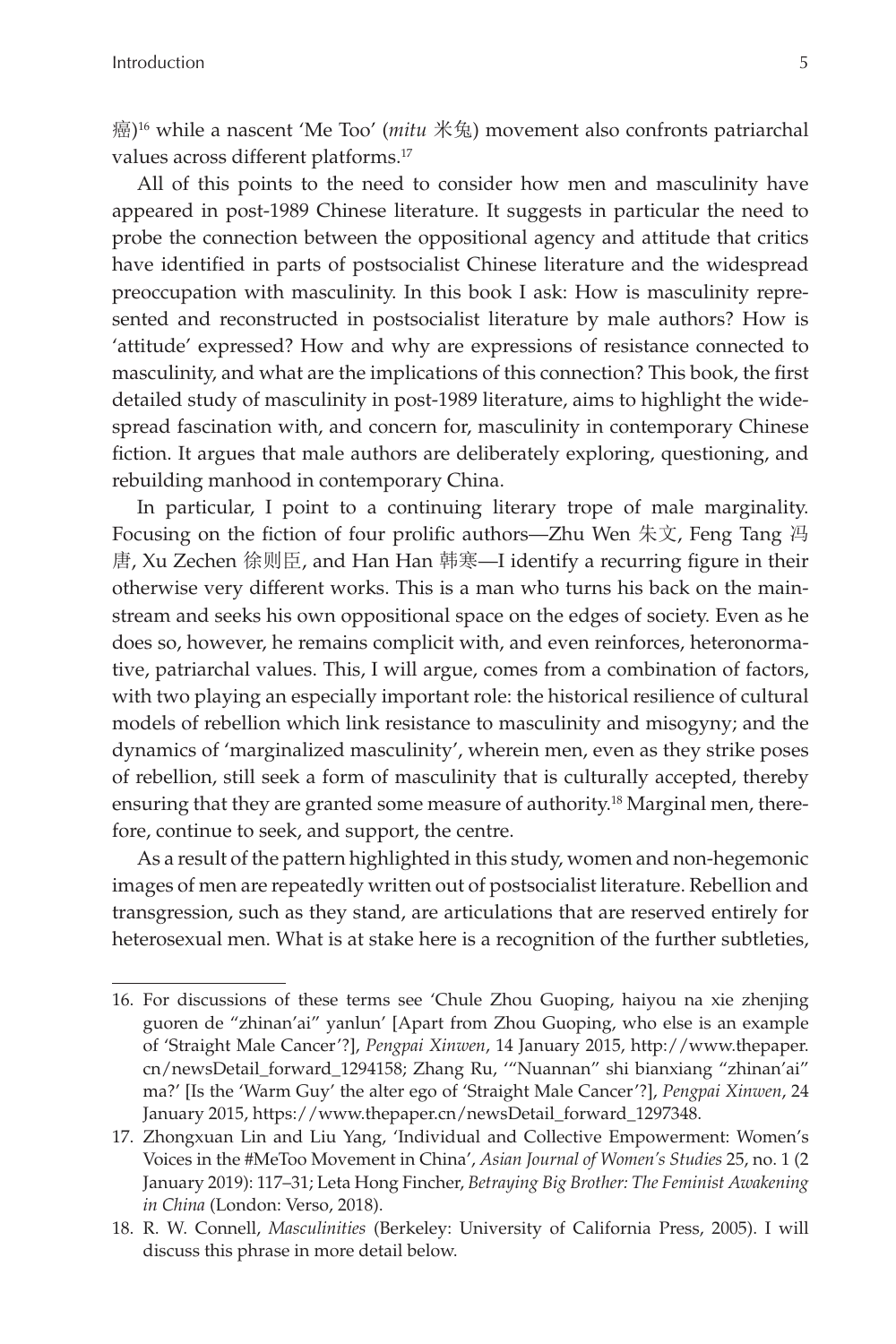or ambiguities, of the realms of agency that appear in the postsocialist literary field, and the way in which resistance can go hand in hand with more regressive representations. I suggest that conversations about the countercultural attitude of postsocialist Chinese literature are missing a major piece of the puzzle if they do not take gender into account.

In the process, this book also provides further insight into cultural production in the postsocialist era from 1989 to 2010. Although it does not attempt to be a comprehensive survey of literature in the period, the texts discussed here contribute to our understanding of a time characterized by flux, unevenness, and rapid expansion, even as elements of a longstanding Chinese culture were rebuilt.19 Undeniably, in attempting to consider such issues as literary resistance, or gender, or even the broader cultural landscape of post-1989 China, one must wrestle with some fairly complex conceptual difficulties. In the remainder of the introduction, I will explore these by turning to three of the words that appear in my title: postsocialist, attitude, and masculinity.

### **Postsocialist Literature**

Any discussion of resistance, agency, and gender in this period must be placed, first and foremost, against the backdrop of a postsocialist China.<sup>20</sup> The changes ushered in by the turn towards the market and the world in the post-Mao years have been thoroughly discussed in existing scholarship, and are difficult to overstate. Alongside the astonishingly fast-growing economy and attendant rifts in

<sup>19.</sup> Haomin Gong, *Uneven Modernity: Literature, Film, and Intellectual Discourse in Postsocialist China* (Honolulu: University of Hawai'i Press, 2012).

<sup>20.</sup> For a more detailed summary of the history of the term 'postsocialism', see Michel Hockx, *Internet Literature in China* (New York: Columbia University Press, 2015), 12–18; see also Paul Pickowicz, 'Huang Jianxin and the Notion of Postsocialism', in *New Chinese Cinemas: Forms, Identities, Politics*, ed. Nick Browne et al. (New York: Cambridge University Press, 1994), 57–87; Chris Berry, *Postsocialist Cinema in Post-Mao China: The Cultural Revolution after the Cultural Revolution* (London: Routledge, 2004); Ralph A. Litzinger, 'Theorizing Postsocialism: Reflections on the Politics of Marginality in Contemporary China', *The South Atlantic Quarterly* 101, no. 1 (2002): 33–55; Arif Dirlik, 'Postsocialism? Reflections on "Socialism with Chinese Characteristics"', in *Marxism in the Chinese Revolution* (Lanham, MD: Rowman & Littlefield, 2005), 229–51; Yingjin Zhang, 'Rebel Without a Cause? China's New Urban Generation and Postsocialist Filmmaking', in *The Urban Generation: Chinese Cinema and Society at the Turn of the Twenty-First Century* (Durham, NC: Duke University Press, 2007), 49–80; Sheldon H. Lu, 'Answering the Question, What Is Chinese Postsocialism?', in *Chinese Modernity and Global Biopolitics: Studies in Literature and Visual Culture* (Honolulu: University of Hawai'i Press, 2007), 204–11; Xudong Zhang, *Postsocialism and Cultural Politics: China in the Last Decade of the Twentieth Century* (Durham, NC: Duke University Press, 2008); Jason McGrath, *Postsocialist Modernity: Chinese Cinema, Literature, and Criticism in the Market Age* (Stanford: Stanford University Press, 2010).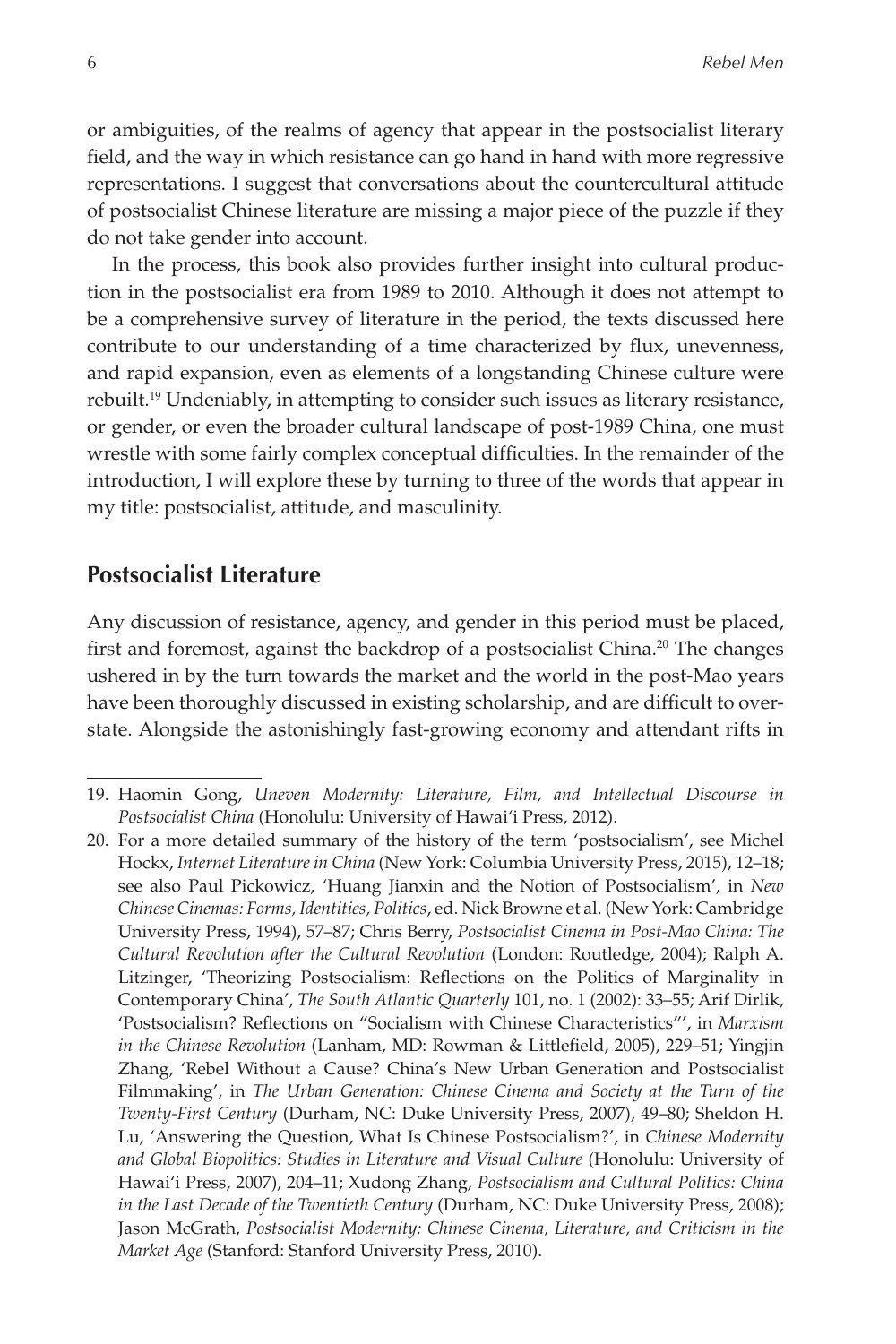the fabric of society, including a far-reaching sense of unevenness and inequality, earlier moral and ideological values seemed to unravel at a similar speed. As well as confronting these transformations, writers in this period also grappled with a changing literary field and their rapid change in status as cultural workers. The term postsocialist is used in this book to refer to a historical timeframe and the socioeconomic realities of the era, to a particular aesthetics or structure of feeling, and to an ambiguous relationship between culture, market, state, and individual.

The first point to discuss in relation to the term postsocialist is that of chronology. It pivots around two dates in particular: 1989, when the shocking events at Tiananmen Square brought an end to the idealism of the previous decade; and Deng Xiaoping's Southern Tour of 1992, which confirmed that China was now moving in the direction of a socialist market economy.<sup>21</sup> The 1990s are regularly recognized as marking a decisive break from the 1980s, witnessing the end of 'high culture fever',<sup>22</sup> the reshaping of the bureaucratic elite, the loss of idealism, the influence of a market economy, and an increasing sense of alienation amongst individuals.23 However, as theorists have been careful to emphasize, the 'post' of postsocialism is not intended to refer to an era after socialism, but instead indicates a period in which China has begun to experience capitalist expansion alongside certain entrenched socialist structures. Therefore, as Zhang Xudong puts it, the term 'indicates simultaneously discontinuity *and* continuity';<sup>24</sup> if this appears a paradox, then this is entirely in keeping with the 'postsocialist condition' as a whole, which is marked by contradiction, ambiguity, and what Michel Hockx has summarized as 'messiness'.25

The implications of this term therefore extend beyond that of periodization. Postsocialism has also been associated with a particular aesthetics and cultural logic. Postsocialist China is a space of diversification and constant change, as globalization and the ongoing development of the market economy and urbanization have in turn prompted new pluralistic and fragmented forms of cultural production. Studies dealing with postsocialist cultural production frequently describe works that are filled with expressions of alienation and a deep sense

<sup>21.</sup> McGrath, *Postsocialist Modernity*, 2–4; Zhang, *Postsocialism and Cultural Politics*, 10.

<sup>22.</sup> Wang, *High Culture Fever*.

<sup>23.</sup> Zhang, *Postsocialism and Cultural Politics*, 8, 38–39; see also McGrath, *Postsocialist Modernity*, 25–27; Rong Cai, *The Subject in Crisis in Contemporary Chinese Literature* (Honolulu: University of Hawai'i Press, 2004), 179–223; Zicheng Hong, *A History of Contemporary Chinese Literature*, trans. Michael M. Day (Leiden: Brill, 2007), 437–50. This is not to say, however, that the literati in post-Mao China did not feel anxious and marginalized before 1989. See Julia Lovell, *The Politics of Cultural Capital: China's Quest for a Nobel Prize in Literature* (Honolulu: University of Hawai'i Press, 2006), 4, 17–18, 122–23; Zhong, *Masculinity Besieged?*, 15–51.

<sup>24.</sup> Zhang, *Postsocialism and Cultural Politics*, 10.

<sup>25.</sup> Hockx, *Internet Literature*, 16.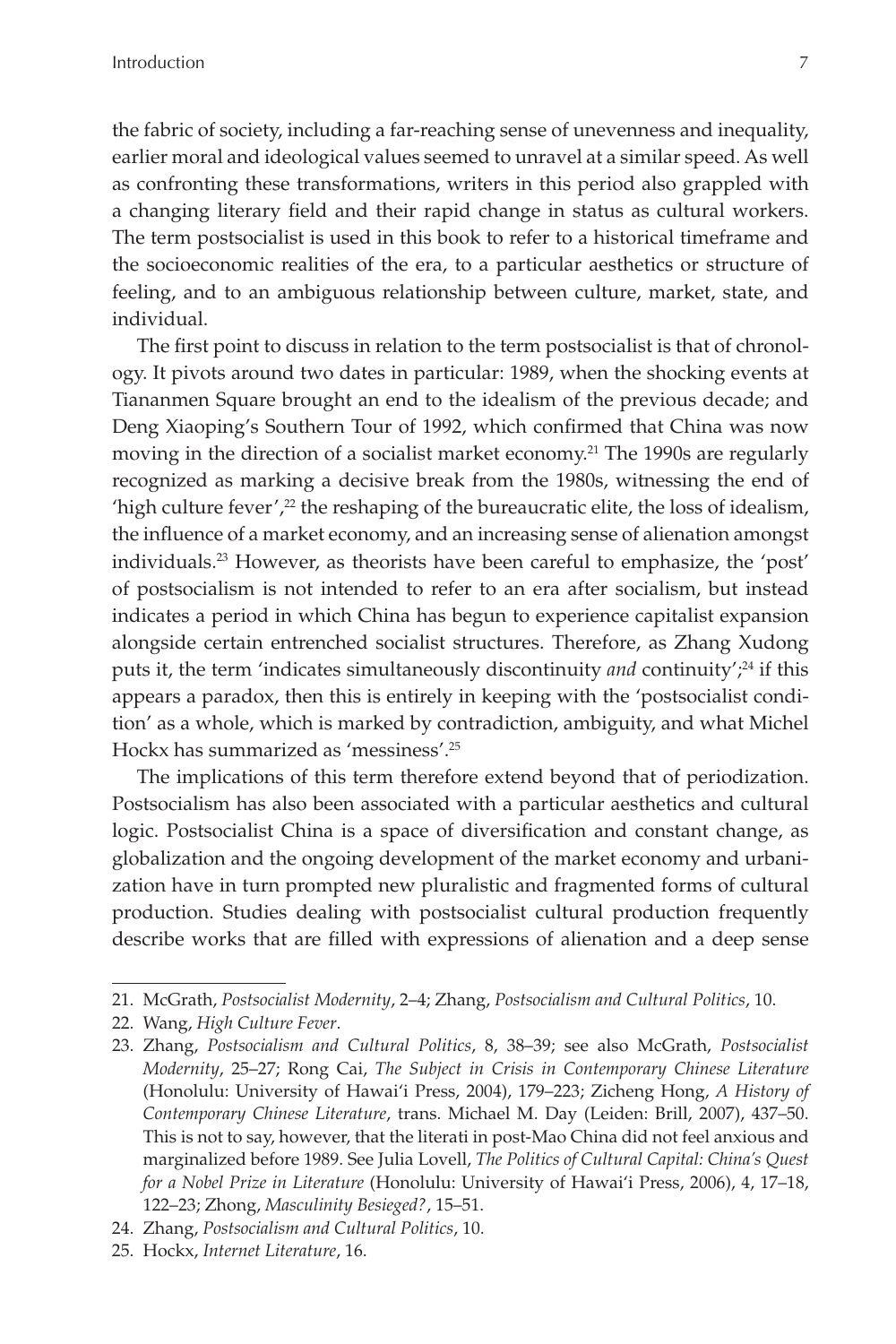of despair.26 Pickowicz's relatively early use of the term refers in particular to a 'negative, dystopian cultural condition', while McGrath speaks of an increase in cultural production that is 'fraught with experiences of fragmentation and anxiety'.27 This will be evident in many of the texts that appear in this book. However, it is important to retain the idea of ambivalence that is associated with postsocialism. This era also created new forms of identity and new possibilities of expression, giving rise to mischievous ingenuity as much as anxiety, struggle, and confusion.28 Alongside anxiety, then, the texts considered in this study also exude a sense of play, gleeful irreverence, and opportunity.

Thus, rather than seeing the postsocialist condition solely as an anxious response to the drastic social, economic, and cultural changes in the 1990s, it is more the case that responses to market reform and globalization are highly ambivalent or even contradictory. This situation has been aptly described by Zhang Xudong as one of 'fascination with/resistance to the capitalist commodity and the attachment to/forgetfulness of the revolutionary and socialist experience'.29 The postsocialist condition in China is also marked by the blurring—or eradication—of many ideological binaries. In his seminal study of popular and unofficial culture in the 1990s, Geremie Barmé refers to a 'greying' of Chinese culture, as literature, art, television, and film began to inhabit a space between the 'red' of officialdom and the 'black' of illegality.<sup>30</sup>

A major facet of this study, then, is an exploration of literary 'attitude' within this context, because as binaries of official and illegal blur, expressions of subversion or complicity become ever more multifaceted. Since 1990, as Barmé has

<sup>26.</sup> McGrath, *Postsocialist Modernity*; Zhang, 'Rebel without a Cause?'.

<sup>27.</sup> Pickowicz, 'Huang Jianxin and the Notion of Postsocialism', 62. McGrath, *Postsocialist Modernity*, 1–2.

<sup>28.</sup> McGrath, *Postsocialist Modernity*, 2; Haiqing Yu, 'After the "Steamed Bun": E'gao and Its Postsocialist Politics', *Chinese Literature Today* 5, no. 1 (1 September 2015): 55–64, https://doi.org/10.1080/21514399.2015.11834073.

<sup>29.</sup> Zhang, *Postsocialism and Cultural Politics*, 10; Bonnie McDougall, although she does not talk about China in terms of postsocialism, also refers to the 'mixed feelings of liberation and anxiety' amongst writers of the 1990s, who lost an 'assured role in a stable . . . hierarchy' and needed to compete in an open market. See Bonnie S. McDougall, 'Literary Decorum or Carnivalistic Grotesque: Literature in the People's Republic of China after 50 Years', *The China Quarterly*, no. 159 (1 September 1999): 730–31.

<sup>30.</sup> Geremie Barmé, *In the Red: On Contemporary Chinese Culture* (New York: Columbia University Press, 2000), 100. Although he does not use the term postsocialism, Barmé's study paints a particularly vivid picture of much of what later theorists of postsocialism would discuss, especially the ambiguities, hybridity, satire, and cynicism that marked so much of 1990s cultural production. Equally, without referring to the concept of postsocialism, Julia Lovell identifies a similar situation in the 1990s, wherein 'old binaries—official vs. unofficial identities, high vs. low—blurred, as feeling of nationalism ran high alongside worship of American-style capitalism, and intellectuals embraced a mass culture entangled with state ideology'. Lovell, *The Politics of Cultural Capital*, 138.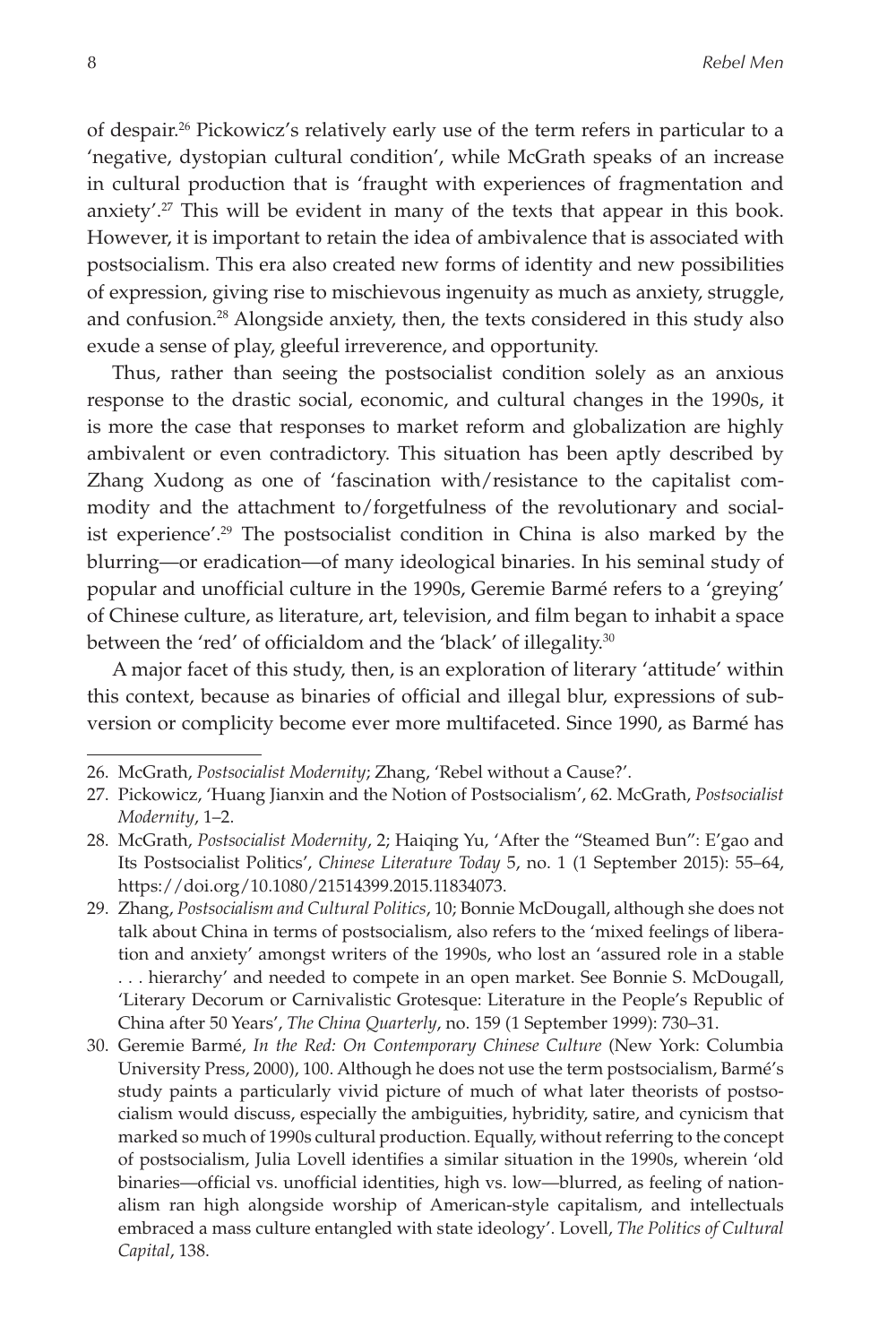put it, cultural production has followed a narrative of 'rebellion and co-option, attitude and accommodation'.<sup>31</sup> In the 1990s, the intellectual world reeled from the shock of Tiananmen Square and the deepening of economic reform, both of which seemed to make material gain the new social and cultural priority. This shift has been portrayed as leading to a crisis for intellectuals, especially those in the humanities and social sciences, whose ability to partake in the nationwide impulse to *xiahai* 下海, or plunge into the seas of entrepreneurship, was not as immediately obvious as was the case for the scientists, engineers, and technicians.32 The literary field, as with the rest of Chinese culture, enjoyed new forms of freedom in terms of aesthetics and expression; yet these were not to be taken at face value, limited as they were by continuing political controls.<sup>33</sup>

Arguably more effective than state control in the early 1990s, however, was the influence of market logic on the *wentan*, as a slew of reforms affected the livelihood of writers, literary journals, and publishing houses. As support from the CCP's 'iron rice bowl' was rescinded, writers focused their energies on creating works that provided economic reward over spiritual or ideological fulfilment, with far more emphasis on audience and market demands.<sup>34</sup> As well as a general pluralization of the *wentan*, the influence of the market meant that literary works were increasingly in competition with, or attempting to merge with, forms of popular culture such as television shows and films.<sup>35</sup> In part because of political disillusionment, in part because authors' main incomes were increasingly to be drawn from royalties rather than a salary, $36$  the emphasis in the 1990s was on entertainment and sensation rather than the 1980s' high culture fever. Increasingly, sensationalism, swagger, and notoriety sold.

This phenomenon is, of course, a major complicating factor in any exploration of 'rebel men'. The concept of 'bankable [or packaged] dissent', coined by Barmé, is particularly useful in teasing out these complexities. Barmé uses it to refer to 'nonofficial or semi-illicit works . . . that, owing to repressive state control, could

<sup>31.</sup> Barmé, *In the Red*, xvi.

<sup>32.</sup> Cai, *The Subject in Crisis*, 180–81; Jianying Zha, *China Pop: How Soap Operas, Tabloids, and Bestsellers Are Transforming a Culture* (New York: New Press, 1995); Visser, *Cities Surround the Countryside*, 100–128. I discuss the rhetoric of crisis in more detail in reference to the 'humanist spirit debate' in Chapter 2. More recently, Sebastian Veg has indicated how this shift might be framed less in terms of a crisis and more in terms of move towards the *minjian* (grassroots, unofficial) spaces. Sebastian Veg, *Minjian: The Rise of China's Grassroots Intellectuals* (New York: Columbia University Press, 2019).

<sup>33.</sup> McGrath, *Postsocialist Modernity*, 11.

<sup>34.</sup> For an in-depth discussion of this process see Kong, *Consuming Literature*.

<sup>35.</sup> Kong, *Consuming Literature*; Cai, *The Subject in Crisis*, 193–96; Barmé, *In the Red*.

<sup>36.</sup> Studies agree that it was the 1992 four-volume collection *Wang Shuo wenji* [The collected works of Wang Shuo] that first used royalties rather than a fee to reimburse an author, marking the moment when literary works began to be assessed in terms of their sales.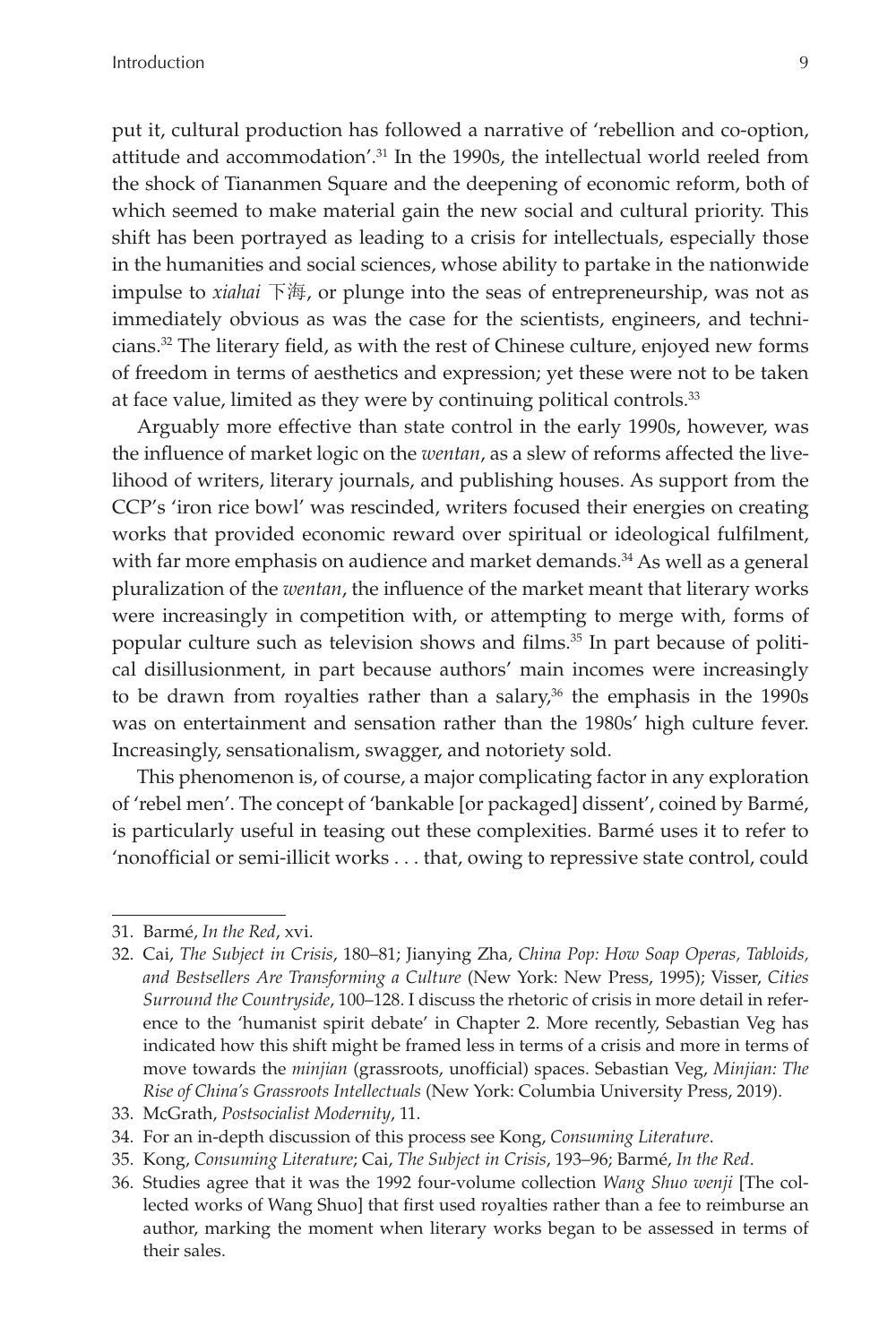accrue a certain market value—and street cred—regardless of (or even, in some cases, despite) their artistic merits'.<sup>37</sup> We might extend this beyond dissidents and banned writing to any kind of text which seeks a wide audience and courts the market by declaring its subversiveness. The concept reminds us of the fundamental postsocialist condition, which created blurred lines between any form of resistance and complicity, as well as between literature and the market. The line became muddied still further into the twenty-first century.<sup>38</sup>

To speak of literary attitude in a postsocialist era, therefore, is to understand that the expressions of resistance that appear hold within them many different hues. Whilst authors seem to do battle with a number of foes—the government, mainstream society, the literary establishment, the market, forces of globalization—we will also find that these same authors negotiate with, comply with, and even rely upon these same institutions. Therefore, the texts I turn to in this book not only show signs of both rebellion and co-option, but the two standpoints often blur to the point that they seem to almost converge.

### **Attitude and Agency**

The term 'attitude' as I use it in this book refers to an author's critical take on the realities of postsocialist society, combined with a playful response to the same. Texts with attitude have an element of subversiveness to them in terms of the values expressed, their depiction of society and the nation, and their representation of normally revered figures and institutions. Equally, they refuse to treat the literary field and the act of writing as sacrosanct, and fill their texts with characters who are rebels, antiheroes, misfits, and mavericks. Either the authors, their protagonists, or both, appear to resist many of the values and expected behaviours of mainstream society.

However, as we have seen above, this study's interest in attitude and literary resistance in the postsocialist era poses many conceptual difficulties. Many of the terms already used several times in this introduction—resistance, margins, centres, agency—are highly ambiguous, and are made still more confusing in the context of Chinese postsocialism. 'What', as Sheldon Lu asks, 'is there to resist and oppose in China? Capitalist hegemony? Socialist politics?'39 In a period of profound change and plurality, shifting literary fashions, state censorship, the growing cultural market, and more, these terms are particularly slippery.

In exploring how expressions of attitude and resistance might relate to masculinity, this book assumes, first of all, the possibility of agency within contemporary Chinese society and literature—what Sabina Knight calls 'the belief

<sup>37.</sup> Barmé, *In the Red*, 188.

<sup>38.</sup> See Fumian, 'The Temple and the Market'.

<sup>39.</sup> Sheldon H. Lu, 'Soap Opera in China: The Transnational Politics of Visuality, Sexuality, and Masculinity', *Cinema Journal* 40, no. 1 (2000): 28.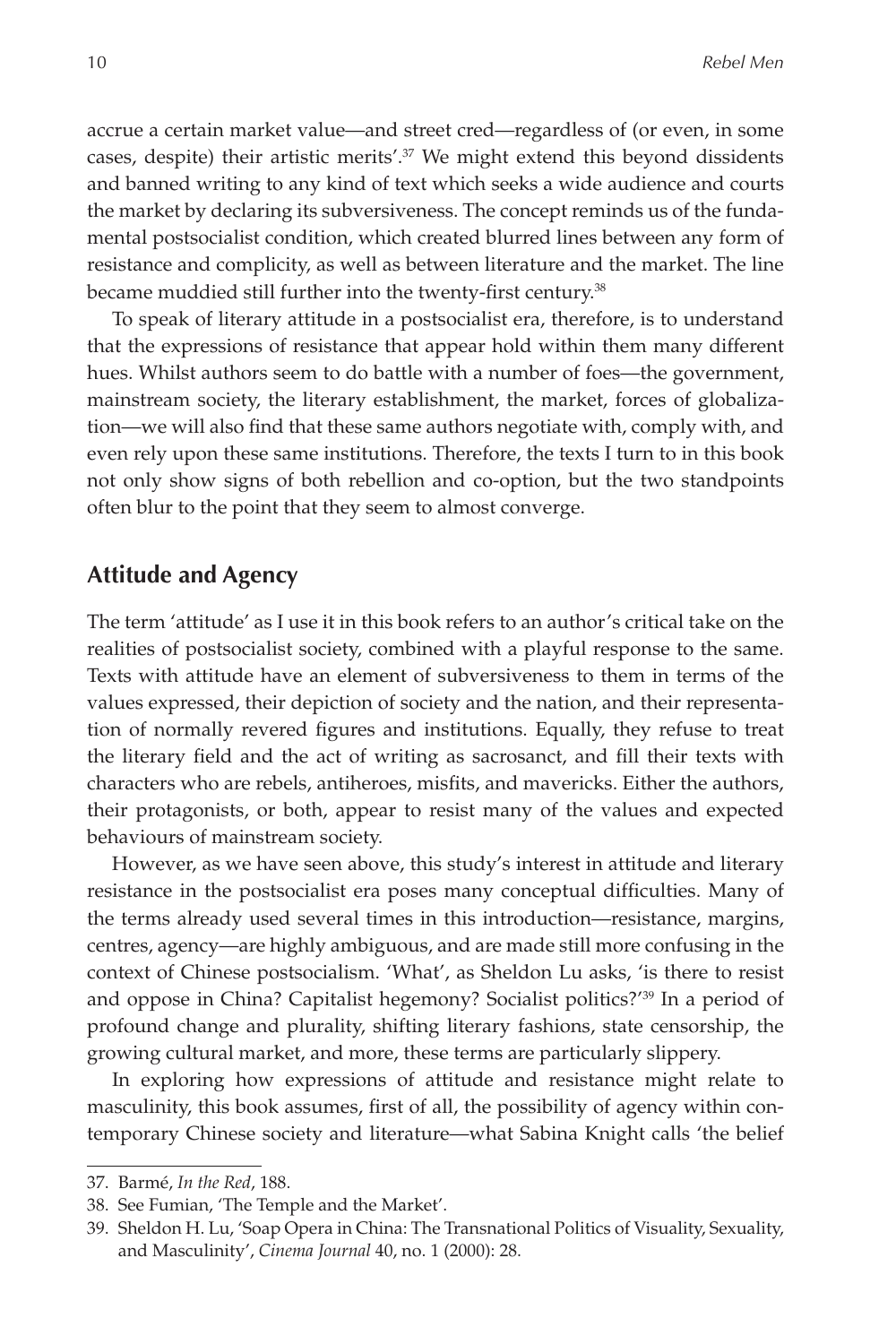### **4 Floating Men: Xu Zechen's Migrants**

Renewed opportunities for movement must stand as one of the most momentous of the changes that have taken place in mainland China since economic reforms took off. The effects of these changes, which have included vast waves of migration and a new 'floating' population, are among the most visible symptoms of postsocialist modernity. Mobility is therefore a major topic of study and a theme that runs through much of Chinese cultural production. As a trope, it contributes to an overarching sense of a 'restless China'.1 Just as with so much else of the postsocialist era, this new development might spell more freedom, but it also creates precarious new situations; uncertainty and danger arrive alongside liberty and adventure.

Meanwhile, long before reform and opening-up provided China's citizens with the opportunity to move again, representations of various forms of travel had been a means for authors to survey the trajectory of the nation, explore the link between the individual and society, discuss the development of the self, and examine the possibility of agency.<sup>2</sup> Thus, as Rong Cai has put it, the figure of the traveller 'is deeply embedded in the historical imagination of both modern and contemporary China'.3

Xu Zechen (b. 1978) personally experienced the move from small county town to big city and has placed China's postsocialist mobility at the core of his writing. Part of the same *qilinghou* (七零后, post-1970) generation as Feng Tang,

<sup>1.</sup> Perry Link, Richard P. Madsen, and Paul G. Pickowicz, *Restless China* (Lanham, MD: Rowman & Littlefield, 2013).

<sup>2.</sup> Leo Ou-Fan Lee, 'The Solitary Traveler: Images of the Self in Modern Chinese Literature', in *Expressions of the Self in Chinese Literature*, ed. Robert E Hegel and Richard C. Hessney (New York: Columbia University Press, 1985), 282–307; Cai, *The Subject in Crisis*.

<sup>3.</sup> Cai, *The Subject in Crisis*, 128.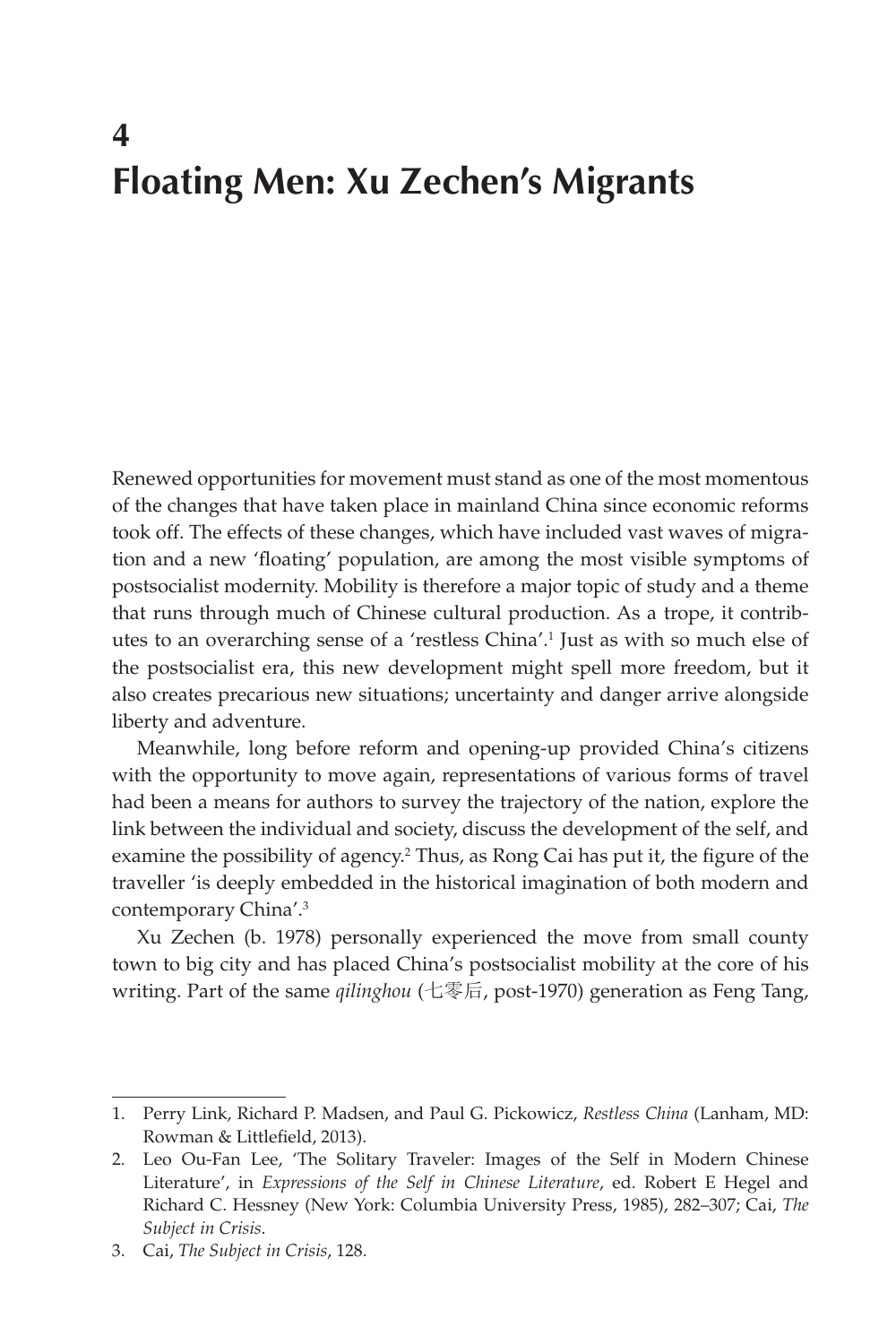and subject to the same rhetoric of marginality once applied to Feng, $4$  Xu left his hometown in Jiangsu to study when he was young, eventually attaining a master's degree at Peking University. He is now editor of the magazine *People's Literature* (*Renmin wenxue* 人民文学) in Beijing, and is often referred to as a star of the Chinese literary field. His short stories are frequently published in such prestigious publications as *Harvest* (*Shouhuo* 收获), *Master* (*Dajia* 大家), and *Short Story Monthly* (*Xiaoshuo yuebao* 小说月报). He was awarded the Lao She Literary Award in August 2014 for his novel *Jerusalem* (*Yelusaleng* 耶路撒冷), and in the same year received the Lu Xun Literary Prize for his story 'If We Are Snowed In' (*Ruguo daxue fengmen* 若果大雪封门). In 2019, his novel *Northwards* (*Beishang* 北上) won the Mao Dun Literature Prize. Despite this acclaim in China, he has attracted very little scholarly attention outside of the country.5

This brief biography indicates that Xu might quite reasonably be considered a member of the literary establishment, especially when compared with the outlier reputation that the other subjects of this study hold. Indeed, Xu does not take part in the same countercultural posturing as Feng Tang and Han Han, nor has he ever declared a literary 'rupture' in the manner of Zhu Wen and his colleagues. His writing style is also considerably less provocative than any of these writers. However, attitude and agency are still to be found in the subject matter of Xu's works, and the lives of the protagonists he creates. Xu first came to the attention of the literary world with a series of short stories that critics soon referred to as his *jingpiao* (京漂, drifting through the capital) works. In these tales, Xu focuses on the so-called lower rungs of society: prostitutes, pirated-DVD salesmen, and unlicensed drivers who have all moved to the capital from the countryside. His protagonists are roguish mavericks, whose charm comes

<sup>4.</sup> Writing in 2007, for example, Shao Yanjun observed that Xu Zechen had been overlooked in favour of younger writers, once only noticed by journals on the margins. See Shao Yanjun, 'Xubu xiangqian: Xu Zechen xiaoshuo jianlun' [Steadily walking forwards: A brief study of Xu Zechen's fiction], *Dangdai Wentan* 6 (2007): 28. Seven years later, critic Liu Tao in his collection of essays on the *qilinghou* referred to him as a 'famous author' who made his name quickly. Liu Tao, 'Shangxia qiusuo: Xu Zechen lun' [Searching high and low: On Xu Zechen], in *Qiao, zhexie ren: '70 hou' zuojia lun* [Look at them: On the 'post-1970' authors] (Beijing: Beijing daxue chubanshe, 2014), 47.

<sup>5.</sup> Federico Picerni, 'A Journey into the City: Migrant Workers' Relation with the Urban Space and Struggle for Existence in Xu Zechen's Early *Jingpiao* Fiction', *Annali Di Ca'Foscari. Serie Orientale* 55 (June 2019): 449–72, https://doi.org/10/30687/ AnnOr/2385-3042/2019/01/014. Several of Xu's short stories have been translated into English. See, for example, Xu Zechen, 'Wheels Are Round', trans. Eric Abrahamsen, in *Shi Cheng: Short Stories from Urban China*, ed. Ding Liu, Carol Yinghua Lu, and Page Ra (Manchester: Comma Press, 2012), 115–38; Xu Zechen, 'Voice Change', trans. Charles A. Laughlin, in *By the River: Seven Contemporary Chinese Novellas*, ed. Charles A. Laughlin, Hongtao Liu, and Jonathan Stalling (Norman: University of Oklahoma Press, 2016), 45–84.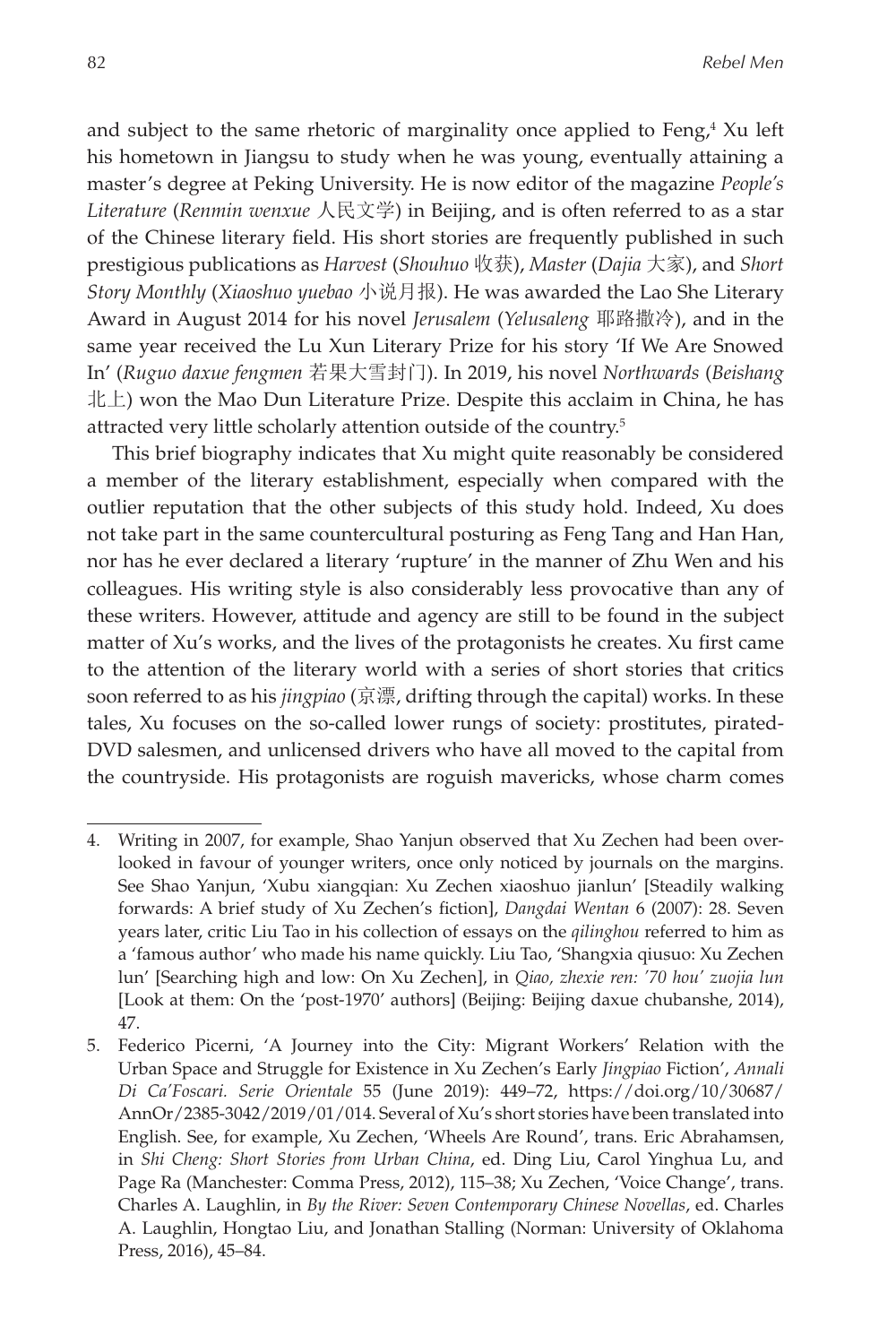in large part from their determination to strike out on their own and to make their own rules. As with the other authors in this study, then, Xu is concerned primarily with marginal characters. This is, of course, despite the fact that his own experience of the city—as a student at Peking University and later as editor of a renowned literary journal—places him very comfortably in the social and intellectual centre of China. The marginality of Xu's characters, however, comes not only in the social and economic sense but also in that they refuse—or appear to refuse—to conform to the expectations of postsocialist society.6

This sense of marginality and disconnection from mainstream values is closely connected to another major theme in Xu's oeuvre: mobility and its implications for Chinese individuals and society. As Xu puts it,

[My characters] always want to go, to leave, to drift. To use a popular and rather clichéd expression, they are always 'on the road'. . . . They never stay within their prescribed limits, always wanting to 'go'.<sup>7</sup>

Xu's interest in marginal migrant workers is not solely an attempt to document a striking social phenomenon. Rather, through the rhetoric of drifting, Xu poses broader questions that run through contemporary China, such as the possibility of freedom and agency, the meaning of social responsibility, and ways of surviving in a postsocialist, fast-moving, and ever-globalizing world. Moreover, as the above quotation suggests, in going, Xu's migrants deliberately seek to move beyond proscribed limits, and as such travel becomes an act of agency and of rebellion. By extension, as he writes about movement, Xu is also probing the nature and possibility of transgression.

As this chapter will explore, Xu's stories reveal the manifold, and often contradictory, ways in which movement, agency, and transgression can be delineated in fiction, as these topics intersect with the other pressing concerns of postsocialist China: urbanization and the market economy, the breakdown of old networks and construction of new ones, and, finally, the working out of gender relations. For it is the case that, like Zhu and Feng, Xu's exploration of the migrant experience also becomes an exploration of postsocialist masculinity. As Xu's tales focus on the image of the traveller to probe the effects of postsocialist modernity, they also demonstrate the ways in which gender insistently cuts into all of this, colouring any kind of attitude that might appear in his works.

<sup>6.</sup> Xu emphasized this in an interview with the author in 2013. Xu Zechen, interview with the author, Beijing, 3 April 2013.

<sup>7.</sup> Huang Changyi, 'Zuojia yinggai xiaoyu qi zuopin' [Authors should be less than their works], *Shuo Fang* no. 8 (2009): 111.The use of the phrase 'on the road' suggests a cultural connection with Kerouac's 1955 novel; I will talk more about this link in Chapter 5, in connection with the author Han Han.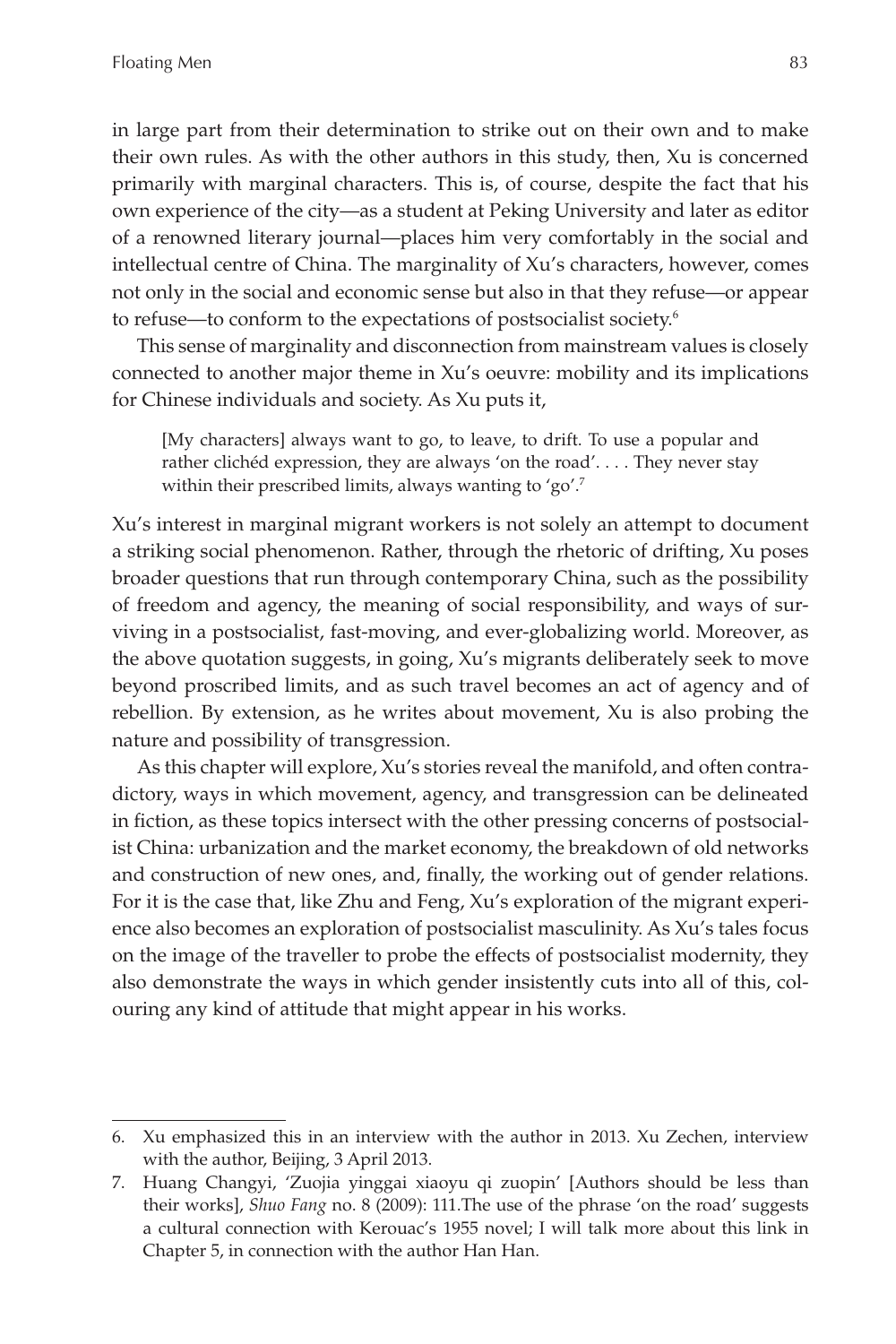### **Drifting through Postsocialist China**

In his survey of mobility in modern Western societies, Cresswell notes that movement is often presented as both threatening and positive at the same time.<sup>8</sup> This ambivalent discourse is also evident in China. Some forms of travel, such as tourism, migration to Western countries, and international business travel, have largely been embraced as positive signs of China's modernization, economic growth, and cosmopolitanism.9

It is in the figure of the rural-to-urban migrant that the most conflicted discourses appear. He or she might be framed either as a heroic member of the 'labour army', fundamental for economic development, $10$  or, perhaps more frequently, as a dangerous nuisance in Chinese cities, 'dirty, ... uncivilized and backward';<sup>11</sup> the latter discourse reflects and reinforces postsocialist rural-urban inequality.

The so-called rootlessness of this segment of the population is reflected in the vast number of terms applied to them that employ imagery of drifting or floating: *liudong* (流动, floating), *mangliu* (盲流, blind drifting), *liuilang* (流浪, roaming), *piaobo* (漂泊, drifting). While floating might conjure up a positive state of being unencumbered, it is more often given a negative sense in the dominant discourse. Li Zhang points out that a number of compounds using the character *liu* 流, such as *liumin* (流民, vagrant), *liukou* (流寇, roving bandit), and *liumang* (流氓, hooligan), imply a threat to the 'earth-bound sentiments' of mainstream Confucianist culture.12 People that moved, therefore, were often associated with destruction and immorality. Such terminology, and its potentially pejorative implications, remains in discussions of the migrant population to this day.<sup>13</sup>

As I have noted, the theme of travel in general has long been a tool in modern Chinese literature for surveying the state of the nation and the immense changes wrought over the centuries. Travellers in literature also journey as a way to explore the shifting relationship between self and society and to confront their own (often anxious) sense of identity.<sup>14</sup> Floating and drifting is far from

<sup>8.</sup> Tim Cresswell, *On the Move: Mobility in the Modern Western World* (New York: Taylor & Francis, 2006), 1–2.

<sup>9.</sup> Pál Nyíri, *Mobility and Cultural Authority in Contemporary China* (Seattle and London: University of Washington Press, 2010), 63. I will discuss the more positively viewed aspects of travel in more detail in Chapter 5.

<sup>10.</sup> Xiaodong Lin, *Gender, Modernity and Male Migrant Workers in China: Becoming a 'Modern' Man* (Abingdon: Routledge, 2013).

<sup>11.</sup> Lin, *Gender, Modernity and Male Migrant Workers in China*, 31.

<sup>12.</sup> Li Zhang, *Strangers in the City: Reconfigurations of Space, Power, and Social Networks Within China's Floating Population* (Stanford: Stanford University Press, 2001), 33.

<sup>13.</sup> For a discussion of how the terminology of floating has been reclaimed by migrant workers, see Li, *Strangers in the City*, 39.

<sup>14.</sup> Lee, 'The Solitary Traveler'; Cai, *The Subject in Crisis*, 127–53; Laurence Coderre, 'Meaningful Mobility and the Ties That Bind: *1988* as a Postsocialist Road Story', *Modern Chinese Literature and Culture* 26, no. 2 (2014): 1–37.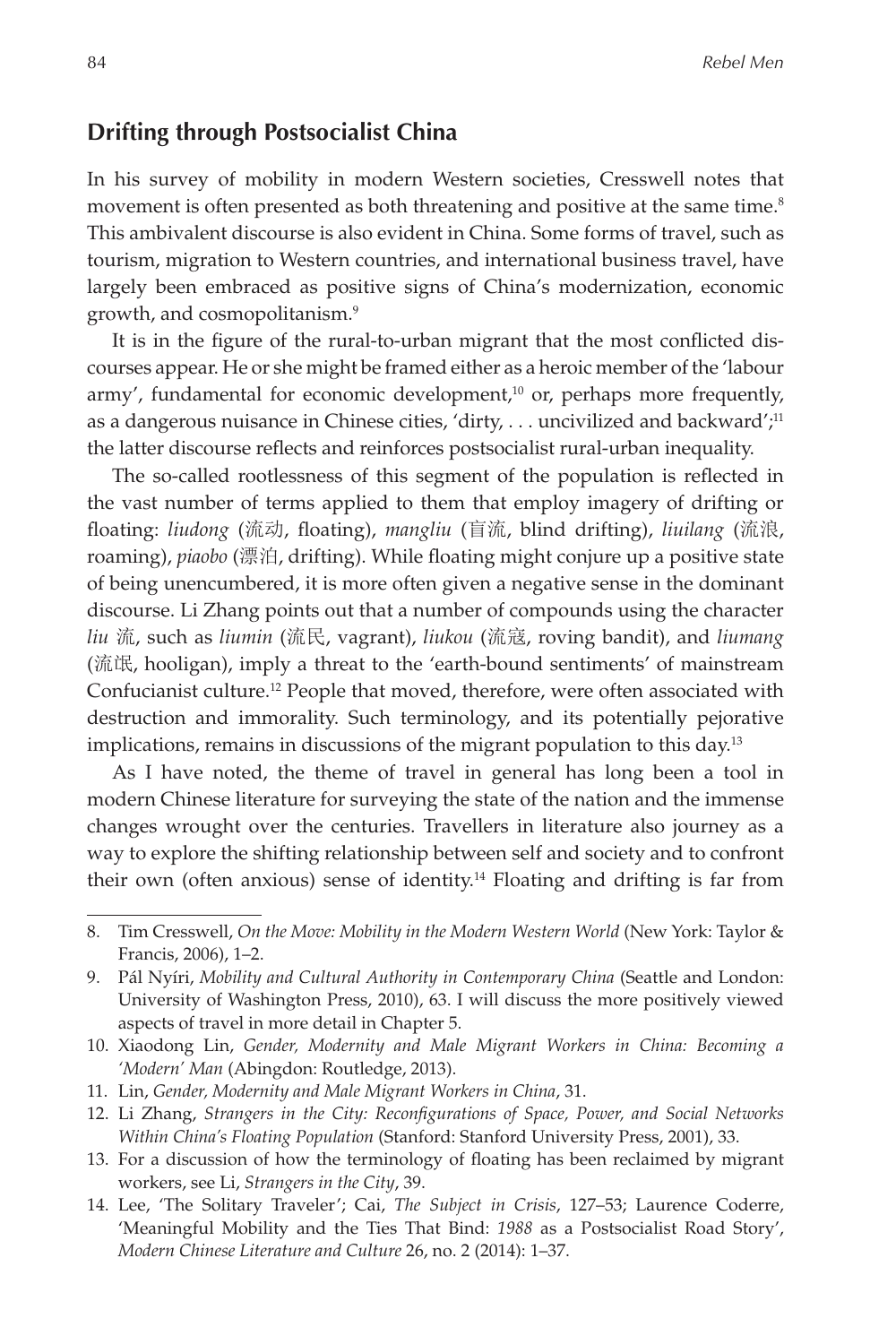a new motif. In twentieth- and twenty-first-century works it was put to good use numerous times: the roaming intellectuals to be found in the works of Yu Dafu, Shen Congwen, and Ai Wu;<sup>15</sup> Bei Dao's 1990s poems in exile;<sup>16</sup> and, most recently, poetry from migrant workers.<sup>17</sup> Imagery of floating, and the drifters that populate these texts, perform a series of functions beyond reflecting the itinerant reality of the writers and their subjects. In a period of major social and economic change—be that in the Republican era or at the dawn of market reform—floating became a way of symbolizing spiritual drift (*jingshen piaobo* 精神漂泊), or the sense of ideological uncertainty and anxiety that comes with (seemingly) setting oneself adrift from mainstream values. Be it for dissident writers or migrant workers, it is also an indication of the wanderer's unsettled status in the country and the world at large. The terminology of drifting is therefore rife in contemporary depictions of Chinese society, with some suggesting that the generation born since economic reform is in fact a 'generation of drifters'.<sup>18</sup>

Xu's repeated use of the tropes of floating and drifting is one of the most distinctive features of his stories and has been much commented upon.<sup>19</sup> It is clear that within his work the motif has its own ambivalence. While drifting and floating sensations accompany a sense of anxiety, material deprivation, and uneasy rootlessness, there are also positive connotations to be found. They signify, as we have already seen, a sense of freedom and adventure—an unshackling from the burdens of social expectation. In an ode to the joys of travel, Xu has suggested that physical movement brings about an 'unfettered' way of

<sup>15.</sup> Tan Guilin, 'Lun Zhongguo xiandai wenxue de piaobo muti' [On the theme of drifting in modern Chinese literature], *Zhongguo Shehui Kexue* 2 (1998): 161–74; Cao Yanhong, 'Dui chuantong bianyuan wenhua de queren he zhangyang: lun 20 shiji er san shi niandai xin wenxue zuopin zhong diceng piaobozhe de xiayi jingsheng' [Affirming and publicizing traditional marginal culture: A discussion of the chivalrous spirit of the lower class drifters in new literature of the 1920s and 1930s], *Jiangsu Jiaoyu Xueyuan Xuebao* 28, no. 3 (2012): 78–82.

<sup>16.</sup> Chen Hui and Xia Li, 'Piaobo: xunhui shengming de fangxiang—lun Bei Dao 90 niandai shige' [Drifting: Retrieving the direction of life—on Bei Dao's 1990s poetry], *Dangdai Wentan* 1 (2010): 91–94.

<sup>17.</sup> Hu Yici, 'Piaobo, tengtong yu kangzheng: xin shijie "dagong shige" zhuti qianxi' [Floating, pain, and resistance: A preliminary analysis of the main themes of 'migrant worker poetry'], *Xiandai Yuwen* 12 (2014): 39–40.

<sup>18.</sup> Wang Xiang, 'Piaobo yidai: yi "piaobo" wei shijiao kan Zhongguo dangdai qingnianzhuti' [A drifting generation: Looking at contemporary youth subjectivities from the angle of 'drifting'], *Yishu Guangjiao*, no. 1 (2014): 12–18; Wang Xiaomeng, 'Zai lu shang: wujin de shengming xingzou: lun Xu Zechen xiaoshuo de piaobo yishi' [On the road: The endless walk of life: On drifting consciousness in Xu Zechen's fiction], *Nanfeng Wentan* 5 (2017): 152–56.

<sup>19.</sup> Wang, 'Zai lu shang'; Liu Deyuan, 'Hou Zhongguo jingyan de zhenghoushi biaoda: yi Xu Zechen de xiaoshuo wei lie' [Symptomatic expressions of a post-China experience: With Xu Zechen's novels as a case study], *Luoyang Shifan Xueyuan Xuebao* 34, no. 9 (2015): 57–60.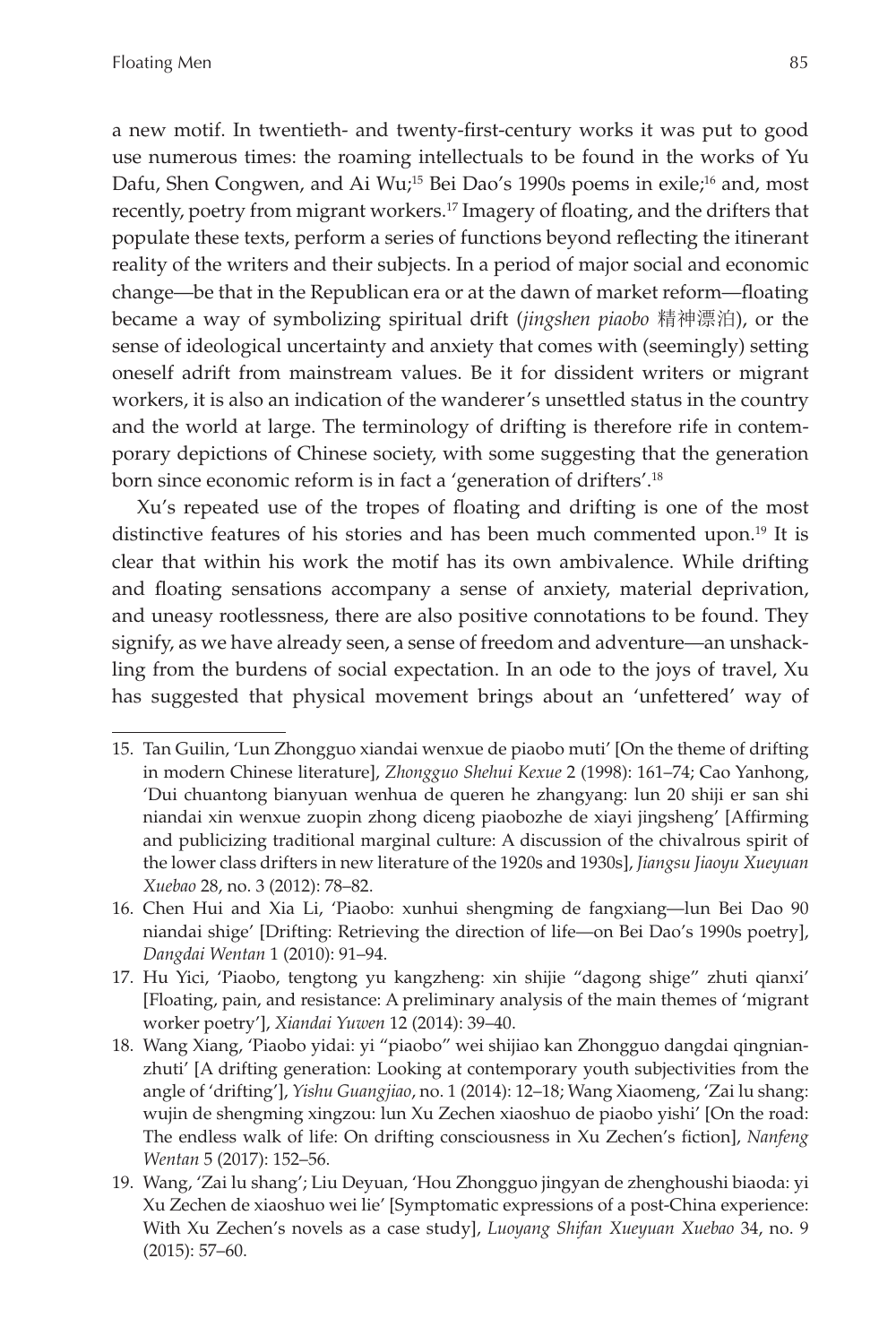# **6 Conclusion: Rebel Men**

One of the objectives of this study has been to highlight the recurring topic of masculinity as a source of preoccupation for many male authors in the postsocialist era. Amidst the noise and tumult of market reform, social change, ideological muddiness, and globalization, Chinese men are repeatedly scrutinized, mocked, fretted over, and reshaped. The authors under consideration in this book have woven the question of gender into other critical observations of postsocialist realities. Their work is often read for its literary attitude in a period of change, whether that appears in the form of Han Han's youthful rebellions, Xu Zechen's celebration of the most marginalized and downtrodden sections of the urban population, Feng Tang's sexually explicit provocations, or Zhu Wen's societal dropouts. This book has argued for reading their works as enquiries into the state of masculinity as much as enquiries into the state of postsocialist China.

Paying attention to constructions of masculinity therefore provides a means of identifying what Ortner refers to as the 'thickness' of rebellion and agency. Literary attitude, as we have seen, is a complicated business in the postsocialist cultural field. It is worth remembering, first of all, that we cannot assume that the motivations behind writing subversive texts are to rebel outright against CCP rule; several artists might find that provocative statements, critiquing the establishment, or declarations of marginality and distance from the mainstream hold other attractions besides expressing one's political will. It is likely that most of the authors I have considered in this study would deny that they are 'rebels' at all. Han Han for example, despite constantly being labelled as such by Chinese and foreign media, rejects the term, telling the *New York Times* that 'I don't disagree for the sake of disagreeing, as the word "rebellious" suggests'.<sup>1</sup> His next sentence suggests that any transgressions he makes are born out of individual agency rather than a political impulse, but still it emphasizes the attraction of carving

<sup>1.</sup> Karoline Kan, 'Once a Voice of Young China, Han Han Stakes Out a Different Path', *New York Times*, 20 September 2016, https://www.nytimes.com/2016/09/21/world/ asia/han-han-china.html.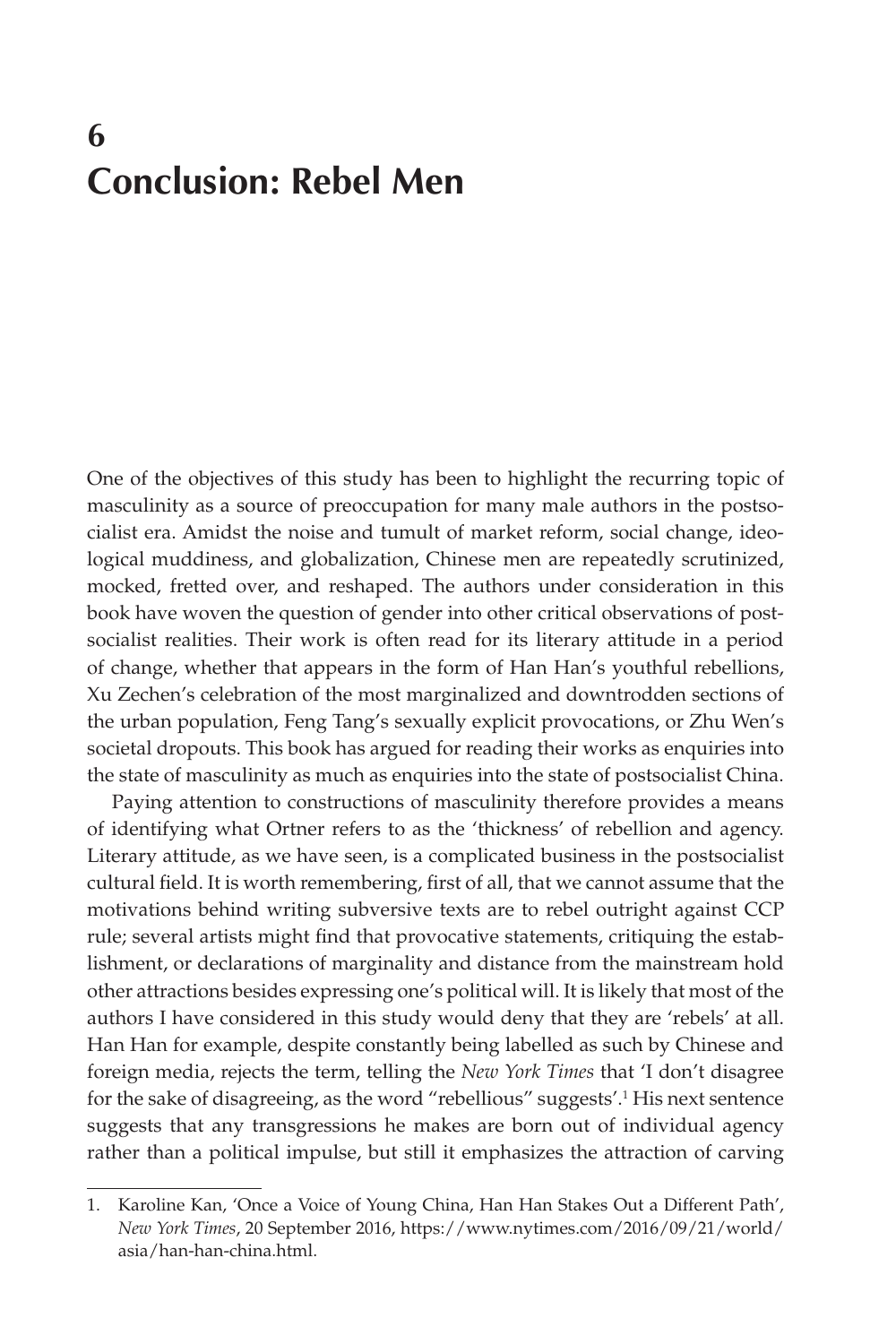out one's own path away from the mainstream: 'I do whatever I think is right, whatever I like and want to do.<sup>'2</sup> Whatever their primary motives for engaging in literary attitude without engaging in overt dissent, these writers have had to tread a fine and moving line of what was an acceptable level of transgression. At the same time, in a market economy, the commercial appeal of their works has become increasingly important. As Barmé's concept of bankable dissent has outlined, this leads to another layer of careful judgement, as the right level of attitude can bring market value and greater domestic and international attention to a work. In this case, sensation and attitude become not a form of subversion but of complicity with state-led narratives of reform and economic growth.

The expression of rebellion, of declaring marginality and distance from the mainstream, also often involves rebelling against certain models of masculinity. Rejecting mainstream society comes part and parcel with rejecting the most socially acceptable ideals of manhood. Wealthy businessmen, white-collar workers, family men, teachers, officials, and policemen: any man that can be construed as belonging to conformist society features very little in these texts. Instead, the narrative focus is on marginalized masculinities—the disordered bodies, the losers and slackers, the criminals, and the adventurers. This, as we have seen, is done with a gleeful relish that surely adds to the oppositional tinge of the texts in question. In presenting ostensibly alternative forms of 'doing masculinity', the texts this book has considered all highlight the fact that masculinities are plural, malleable, and 'learned', rather than singular or innate to all men.

The great paradox is that in resisting certain hegemonic values of masculinity and in disavowing the idea of an innately 'true' experience of manhood, other values retain their importance. Heterosexuality, virility, fraternity, and a man's privileged position as agent are all vital parts of the texts. A second objective of this book, then, has been to consider how preoccupations of masculinity cut into, and further complicate, the already tangled question of attitude and resistance in cultural production. I have argued that, whether consciously or not, narratives of rebellion and doubts about certain elements of mainstream masculinity irresistibly become narratives about the rehabilitation, rather than the refutation, of the masculine.

It is for this reason that the repeated cries of a 'crisis of masculinity' in postsocialist China rarely ring true. Besides the patently false assumption that often lies behind the idea of crisis—that there is one 'correct' form of masculinity that must be protected at all costs—when the marginalized man appears troubled in his gender performance, it is done in a way that still relies on normative values. Zhu Wen's teasing references to deviant homosexuality appear as a form of humour that details the depths to which men have sunk, rather than dethroning heterosexuality as the sole marker of manhood. Xu Zechen's pitiable Bian Hongqi in

<sup>2.</sup> Kan, 'Once a Voice of Young China'.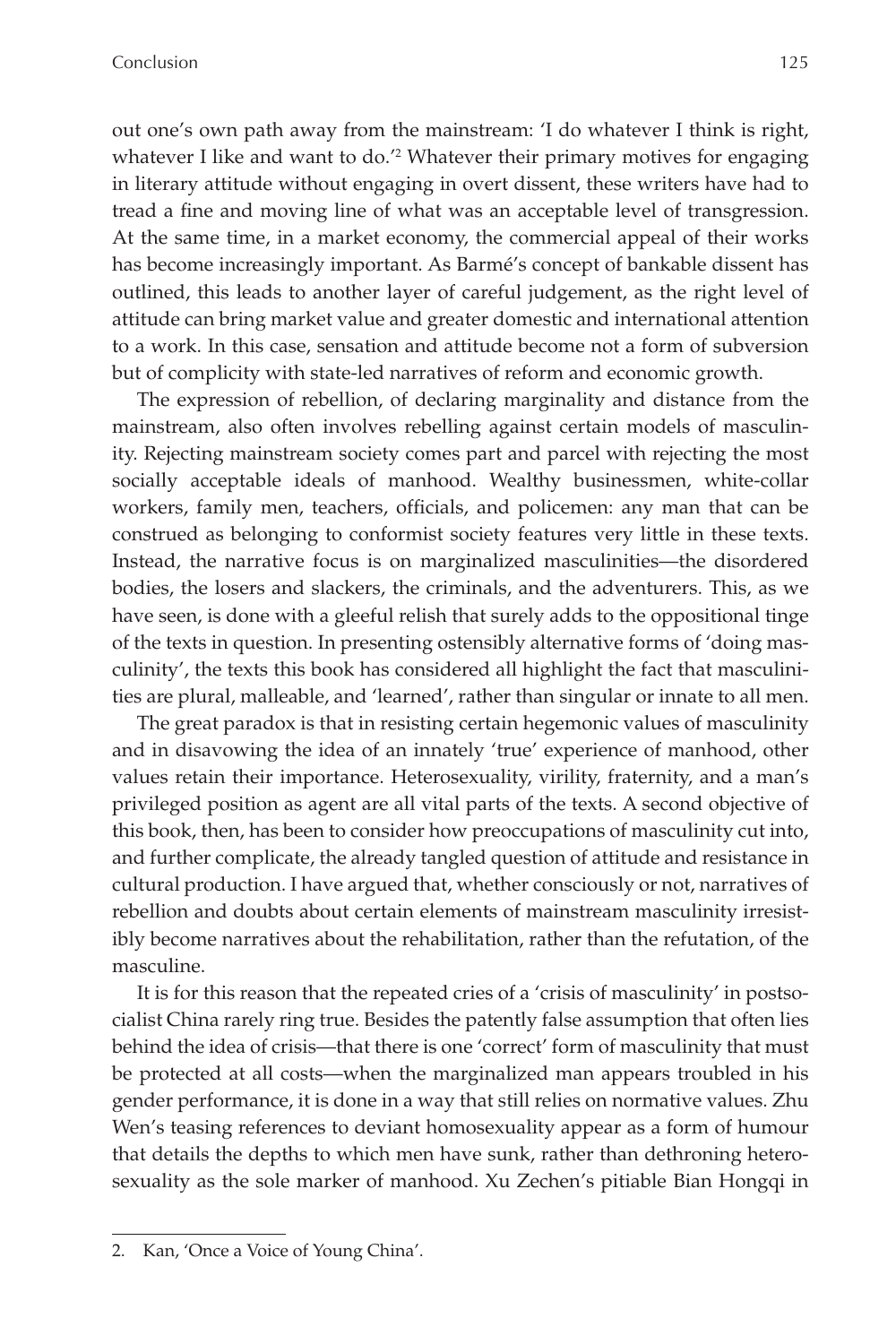### **Index**

*1988: I Want to Talk with the World* (Han Han), 111–21, 123 'able-responsible' men, 23, 94, 98 agency and attitude, 10–14, 124–25 and gender, 13–14 moral agency, 86, 94–95, 99–100 possibility in Chinese literature, 10–11 'realms of agency', 2, 34, 35, 128 as structurally embedded, 11 *Ah, Beijing* (Xu Zechen), 88–91 *Ah, Xiao Xie* (Zhu Wen), 49–53 attitude and agency, 10–14, 124–25 definition, 10 in post-89 Chinese literature, 1–2, 3, 10–14 in postsocialist context, 8–10 as multifaceted, 8–9, 10, 12, 130–31 and misogyny, 2, 3, 4, 5–6, 13–14, 19–20, 25 Bai Ye, 37 *bailing linan*, 21 Bakhtin, Mikhail, 66 'bankable dissent', 9, 102, 125 Barmé, Geremie, 8, 9–10, 33–34, 125 Beauty Writers, 65 Beijing Trilogy (Feng Tang), 57–60, 67–76

*Beijing Bastards*, 24 *Beijingers in New York*, 24 'besieged' masculinity, 3–4, 20, 25, 54, 127

the body in Feng Tang's work, 57–58, 62–63, 67–70, 76, 78–79 grotesque depictions of, 66–72 in Xu Zechen's work, 95–96 boredom, in Zhu Wen's work, 36–37 businessmen, 21, 26, 92–96, 125 *caizi*, 58, 74–77, 89, 122, 126, 128 Camel advert, 109–10 Cao Yanhong, 86 castration, 20, 74–75, 91 celebrity, Han Han as, 103–8 Chai Jing, 78 Chen Xiaoming, 57 China Writers' Association, 33–34, 53 Chinese Communist Party (CCP), 2, 9, 20, 30, 124 Chun Shu, 65 circulation, 41, 47–49 Cixous, Hélène, 65, 79–80 class status of case study authors, 11, 29, 129 and masculinity, 21–22 Coderre, Laurence, 107, 113 *Collected Works of Wang Shuo*, 61 Connell, Raewyn, 14, 15, 25, 51, 52, 101 *The Continent* (Han Han), 121–22, 123 Cresswell, Tim, 84 crisis narratives, 35–36, 40–41, 53–55 Cui Jian, 24

Dai Jinhua, 20, 45–46 *danwei*, 49–50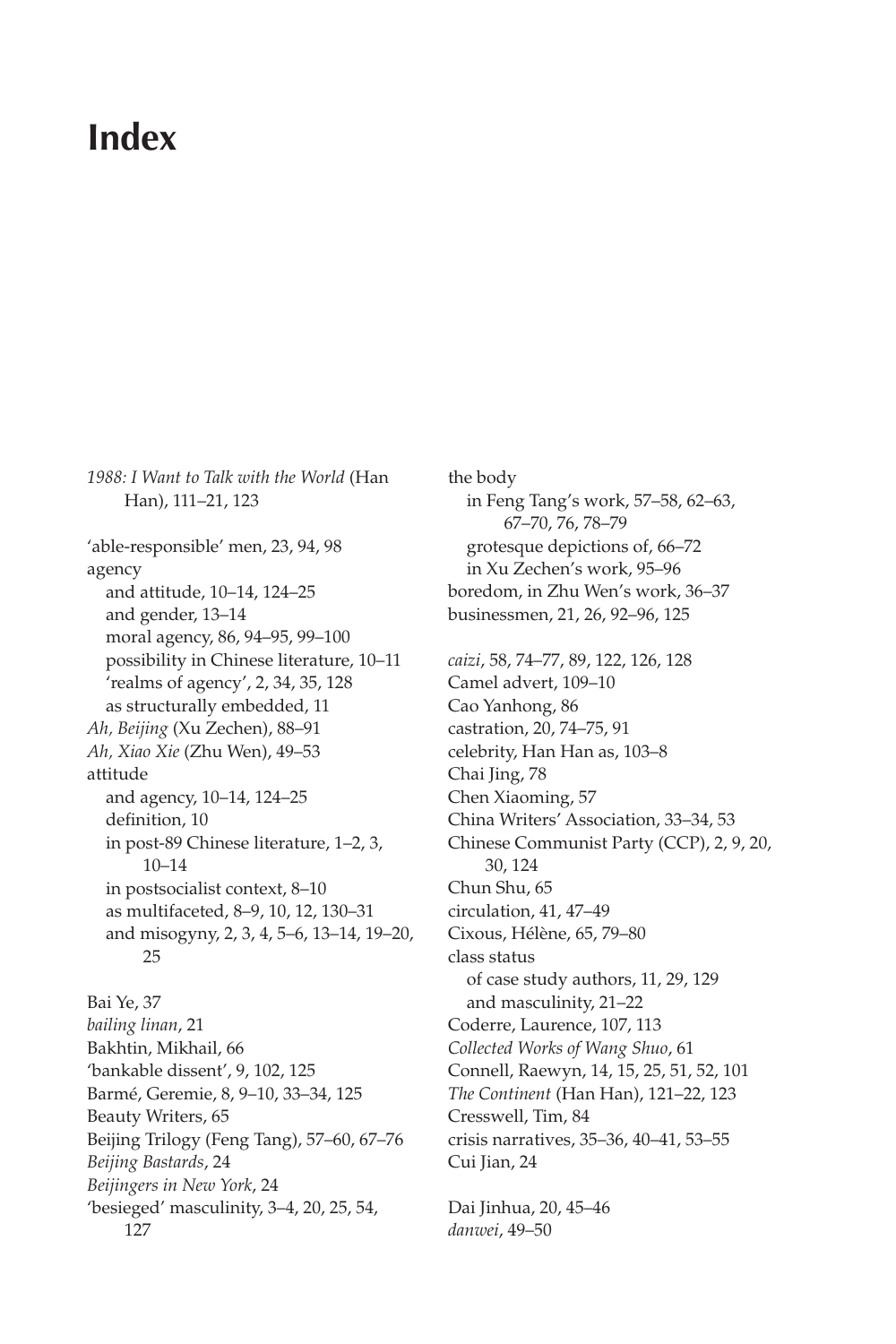Debate on the Spirit of the Humanities, 35–36 Deng Xiaoping, 7 *diaosi* masculinity, 25n104 Donald, Stephanie, 24 drifting, in Xu Zechen's work, 84–87, 100–101 *duanlie*. *See* Rupture movement *duoyuren*, 38, 39, 61 *See also* superfluous man

*écriture féminine*, 65, 79 *écriture masculine*, 79–80 effeminacy, 16, 18–19, 50–53, 69n46, 91, 94, 107, 130 emotional warmth in masculinity, 22–23 entrepreneurship, 9, 20–21, 93–94 *Esquire China*, 106 'eunuchization', 18–19

family-oriented men, 22–23 fatherless children, 45 father figure in 1980s and 1990s Chinese literature, 45 in Zhu Wen's work, 45–46, 48–49 female masculinity, 23–24 feminism, 4–5, 65–66, 79, 130 Feng Tang audacity, 56–57, 66 Beijing Trilogy, 57–60, 62, 67–76 and the body, 57–58, 62–63, 67–70, 76, 78–79 and *caizi*, 76–77 and carnivalesque spirit, 66–67, 69–72 literary heroes, 72–75 *liumang*, 60–62, 78 phallic creativity, 58–59, 69–72, 79–80 and 'swelling narratives', 57–58, 79 and *Weibo* activity, 76–77 *Women and Writing*, 77–78 floating in Chinese literature, 84–85, 87, 100 in Han Han's work, 108 in Xu Zechen's work, 85–87, 88, 90, 92, 97, 100–101 Foster, Kate, 45 freelance writing. See *ziyou zuojia* friendship. *See* male friendship

*gaofushuai*, 21

gender and agency and resistance, 13–14 in postsocialist literature, 5–6 representation in Chinese fiction, 2–3 shifting discourse in China, 17–18, 128 globalization and masculinity, 3–4, 16–17, 18, 19, 22, 23, 25, 74, 76, 102, 110 Glamlit authors, 65 *GQ China*, 106

*Half of Man Is Woman* (Zhang Xianliang), 19, 63–64, 65 Han Dong, 33 Han Han *1988: I Want to Talk with the World*, 111–21, 123 in advertisements, 102, 109–10 as celebrity, 103–8, 123 *The Continent*, 121–22, 123 as cultural phenomenon, 104–8 *His Country*, 110–11 performance of masculinity, 106–7 representation of masculinities, 5, 106–7, 112–14, 119–20 and road discourse, 108–11, 114–16, 118–23 as rebel, 124–25 *Triple Door*, 104 *haohan*, 26–27, 86, 87–88, 120, 121 He Ping, 38 hegemonic masculinity definition, 15 and Hegemonic Masculinity paradigm, 14–16 Hird, Derek, 23, 25 *His Country* (Han Han), 110–11 Hockx, Michel, 7, 108 homophobia, 23–24, 65, 115 homosexuality after Mao, 23–24 in Han Han's work, 115 in Zhu Wen's work, 47, 51–52 homosocial bonds, 27, 45, 87, 90–91, 118–21 *See also* male friendship Hu Jintao-Wen Jiabao administration, 29

*I Love Dollars* (Zhu Wen), 1, 41–46, 48

Jia Pingwa, 3, 63 *jianghu*, 31, 110, 118, 121–22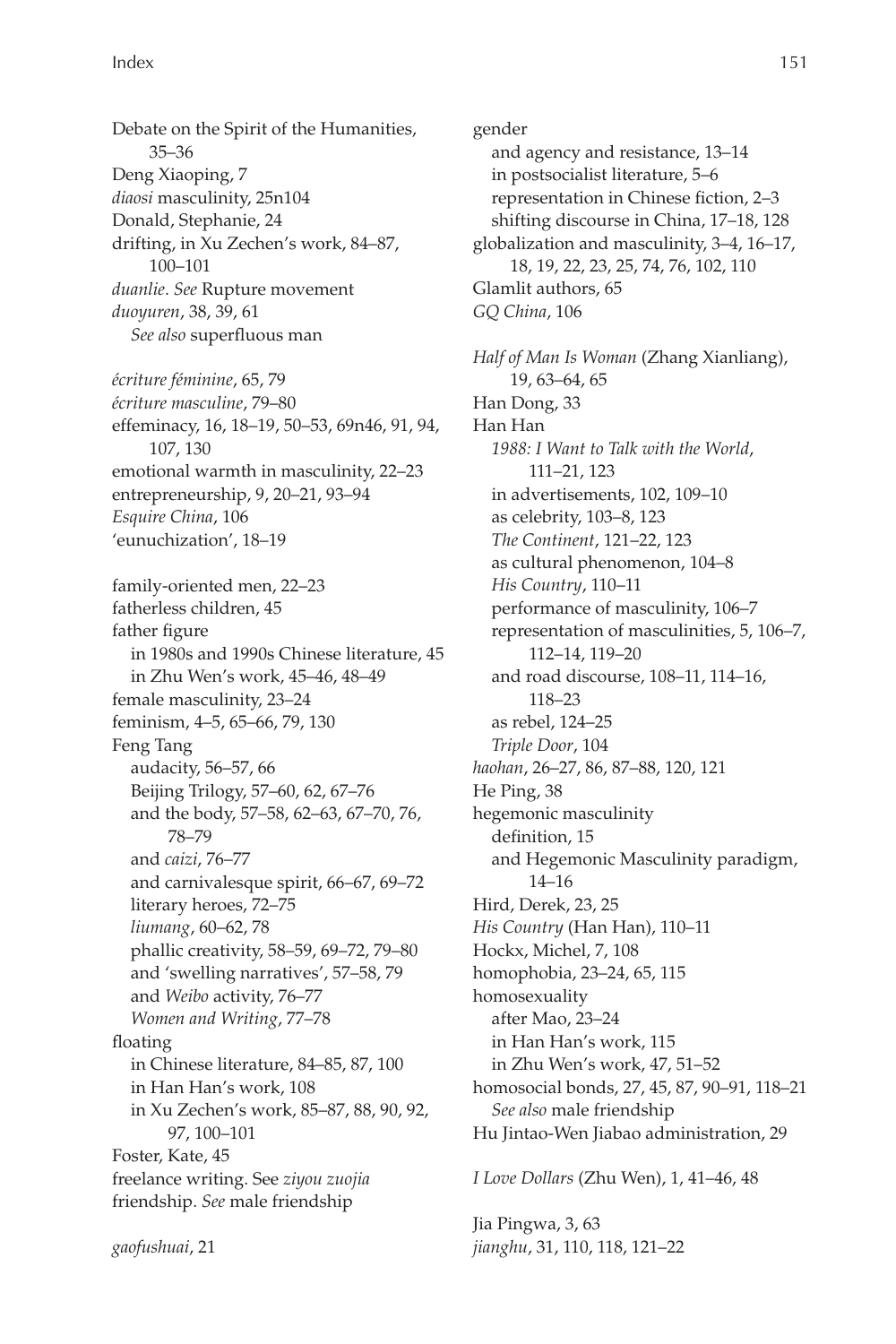*jingji shiyong nan*, 23 *jingpiao* fiction, 82, 86, 88–101 *junzi*, 4, 26 Knight, Sabina, 10–11 *Lady Chatterley's Lover* (Lawrence), 73, 76 Lawrence, D. H., 72–74 *lingyuzhe*, 38 *See also* superfluous man *liumang*, 27–28, 37, 60–62, 72, 78, 89 Louie, Kam, 16–17, 18 Lower Body poets, 64–65 Lu, Sheldon, 10, 63 Lu, Tonglin, 20 machismo in Han Han phenomenon, 102, 110, 113 ideals after Mao, 4, 18–19 and nationalism, 18–19, 131 *See also* 'real man' male friendship in Han Han's work, 118–21 in Xu Zechen's work, 87, 89, 90, 91, 95–96 male gaze, 44, 66, 79, 80, 96 male marginality in Feng Tang's work, 60–62, 72–73 in Han Han's work, 110–11, 112, 114–16, 126 as literary trope, 5, 19–20, 28, 30, 32 and misogyny, 126–27 in Xu Zechen's work, 82–83, 85–86, 88–101 in Zhu Wen's work, 40–41, 42–43, 47, 49 *See also* 'besieged' masculinity, superfluous man *Maradona Is the Ringleader* (Zhu Wen), 46–49 marginalized masculinities, 5, 14–16, 24–25, 32, 47, 94, 98, 101, 103, 114, 121, 122, 123, 125, 127, 128 market reforms effect on *wentan*, 2, 9, 34, 61 and gender, 17–18, 100–101 in Feng Tang's work, 57n5, 66 in the Han Han phenomenon, 102–3, 107–8, 109–10 and moral agency, 86, 91, 95 in Xu Zechen's work, 83, 91, 95

in Zhu Wen's work, 34, 37, 39, 42, 43 and *ziyou zuojia*, 34 masculinities after 1990, 21–25 continuities in ideals, 17, 26–28, 128, 129 as cultural preoccupation, 4, 5, 21, 124 and cultural resources, 14, 15, 16, 126 crisis of, 125–26 in Feng Tang's work, 5, 58–59 and globalization, 3–4, 16–17, 18, 19, 22, 23, 25, 74, 76, 102, 110 in Han Han's work, 5, 106–7, 112–14, 119–20 hegemonic masculinities, 14–16 after Mao, 17–21 marginalized masculinities, 5, 14–16, 24–25, 32, 47, 94, 98, 101, 103, 114, 121, 122, 123, 125, 127, 128 metrosexual masculinities, 4, 21, 22 and the patriarchal dividend, 15, 101, 127 as plural, 14, 16, 28, 125, 131 postsocialist masculinities, 128–29 protest masculinities, 15, 25, 32, 127 in Sima Qian's work, 74–75 and wealth, 21–22, 40, 125 in the Xi Jinping era, 129–30 in Xu Zechen's work, 5, 88, 94–95, 98, 100–101 in Zhu Wen's work, 5, 34–35, 40–41, 50–52 May Fourth era, 3, 38, 128 McGrath, Jason, 42, 120–21 Me Too movement, 130 metrosexual masculinities, 4, 21, 22 migration, 83, 84–86, 100–101 migrant workers discourse surrounding, 84, 85 poetry by, 85 Miller, Henry, 72–74 misogyny and marginality, 126–27 in post-1980s literature, 3 mobilities in post-reform China, 81, 102, 108–9 in Chinese literature, 81, 84–85, 86, 100 as gendered, 87, 114 in Han Han phenomenon, 109–11, 115–16, 123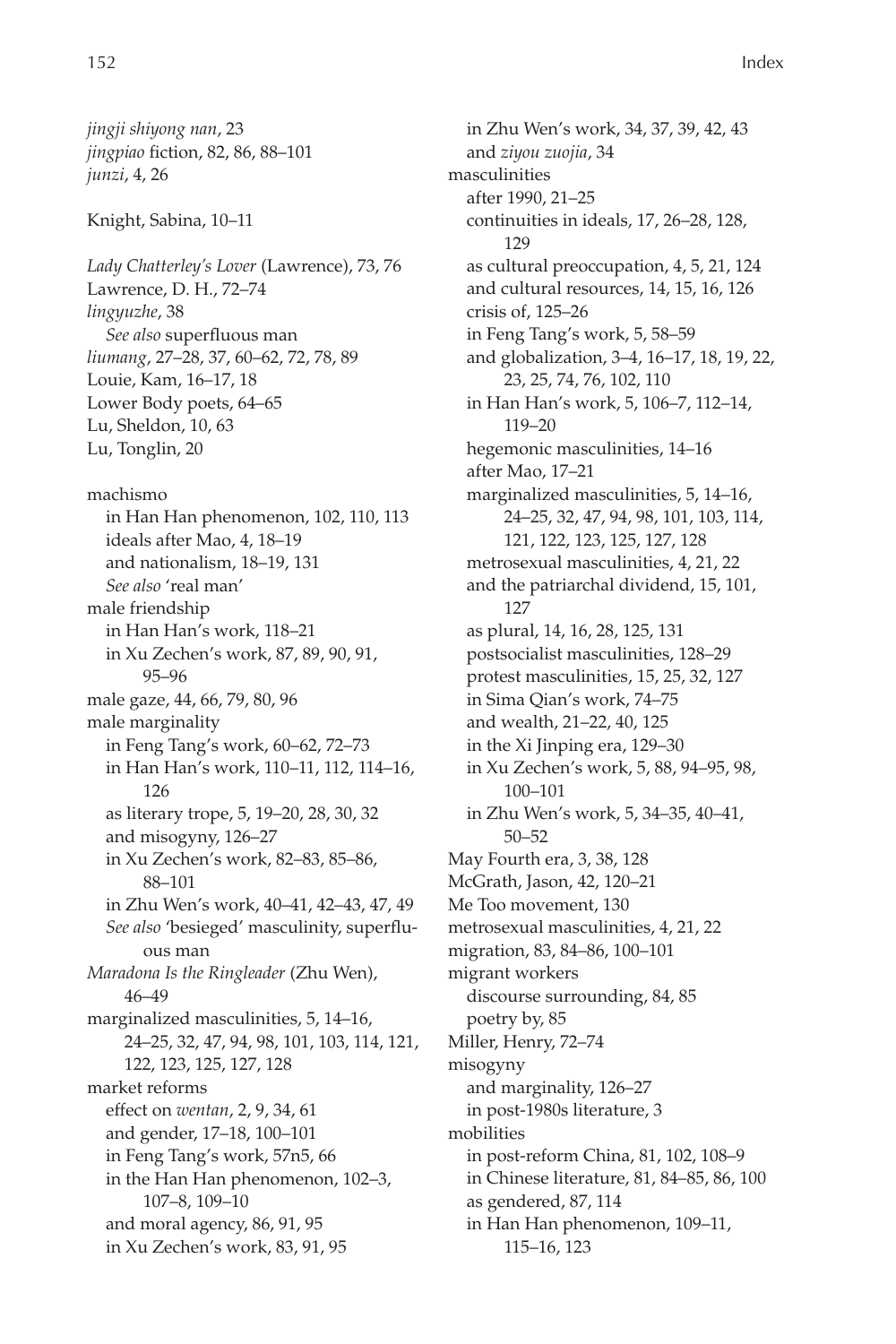in Western discourse, 84, 114 in Xu Zechen's work, 81–82, 84, 87, 90–91 *See also* migration, floating moral agency, 86, 94–95, 99–100 *nanzihan*, 19–20, 24 nationalism, 18–19, 131 Nescafé advert, 102 *nuannan*, 23, 118 Ortner, Sherry B., 11, 12–13, 124 pan-Asian culture, 22 patriarchal dividend, 15, 101, 127 patriarchal values, 3, 4, 5, 20, 28, 66, 72, 101, 126–27, 129, 130 phallic creativity, 58–59, 69–72, 79–80 phallic imagery, 69–71 *pingshui xiangfeng*, 86, 100 postsocialist China, 6–10 aesthetics, 7–8, 129 and attitude, 8–9 and changes to the *wentan*, 9–10 definition, 7 in Feng Tang's work, 63, 75–76 in Han Han's work, 112, 123 and masculinities, 128–29 periodization, 7–8 'unevenness', 7, 129 in Xu Zechen's work, 84–88, 93–94 in Zhu Wen's work, 48–49 postsocialist masculinities, 128–29 prostitution, 42, 43, 44, 46, 64, 92, 111, 115–18 protest masculinities, 15, 25, 32, 127 'real man'. See *nanzihan* resilience of male characters , 40, 49–53 resistance in literature, 11–14 *Romance of the Three Kingdoms*, 87 *Ruined Capital* (Jia Pingwa), 63–64 *Running through Zhongguancun* (Xu Zechen), 92–96 Rupture movement, 33–34, 45, 54

in Feng Tang's work, 62, 67, 68–69 *haohan*, 26–27 in Zhu Wen's work, 43–44

sex

*Shanghai Baby* (Wei Hui), 65–66 Sima Qian, 72, 74–75 Song, Geng, 23, 25 status. *See* class status Sun Longji, 18–19 superfluous man in Chinese literature, 38–41, 47, 54, 61 'thickness', 12–13, 29, 124 travel. *See* mobilities *Triple Door* (Han Han), 104 uselessness. See *wuyong* Visser, Robin, 34, 35 Volkswagen advert, 109 Wang Shuo, 3, 19–20, 61 Wang Xiaobo, 3, 37 Wang Xiaoming, 35–36 *Water Margin*, 26, 87, 128 wealth of case study authors, 11, 57n5, 127 and masculinity, 21–22, 40, 125 Wei Hui, 65–66, 79, 80 *wen*, 16–17, 26, 58, 76 *wen-wu* paradigm, 16–17 *wentan* crisis narratives of, 35–36 definition, 2n3 Feng Tang's relationship with, 57, 78–79 Han Han's relationship with, 104–6 and market reforms, 2, 9, 33–34 resistance, 11–12 Zhu Wen's relationship with, 33–34 Western literature in Feng Tang's work, 74 travel in, 84, 110 *Wolf Warrior II*, 24, 131 women disappearing, 5, 41, 46, 54, 54n84, 116, 122 in Feng Tang's work, 68–69, 71 in Han Han's work, 115–16 in postsocialist literature, 5–6 as silent, 2, 49, 70, 71, 78, 96–100, 117, 121, 122, 128 in Xu Zechen's work, 88, 95–96, 99 *yinsheng yangshuai*, 18 in Zhu Wen's work, 43–44, 45–46, 49